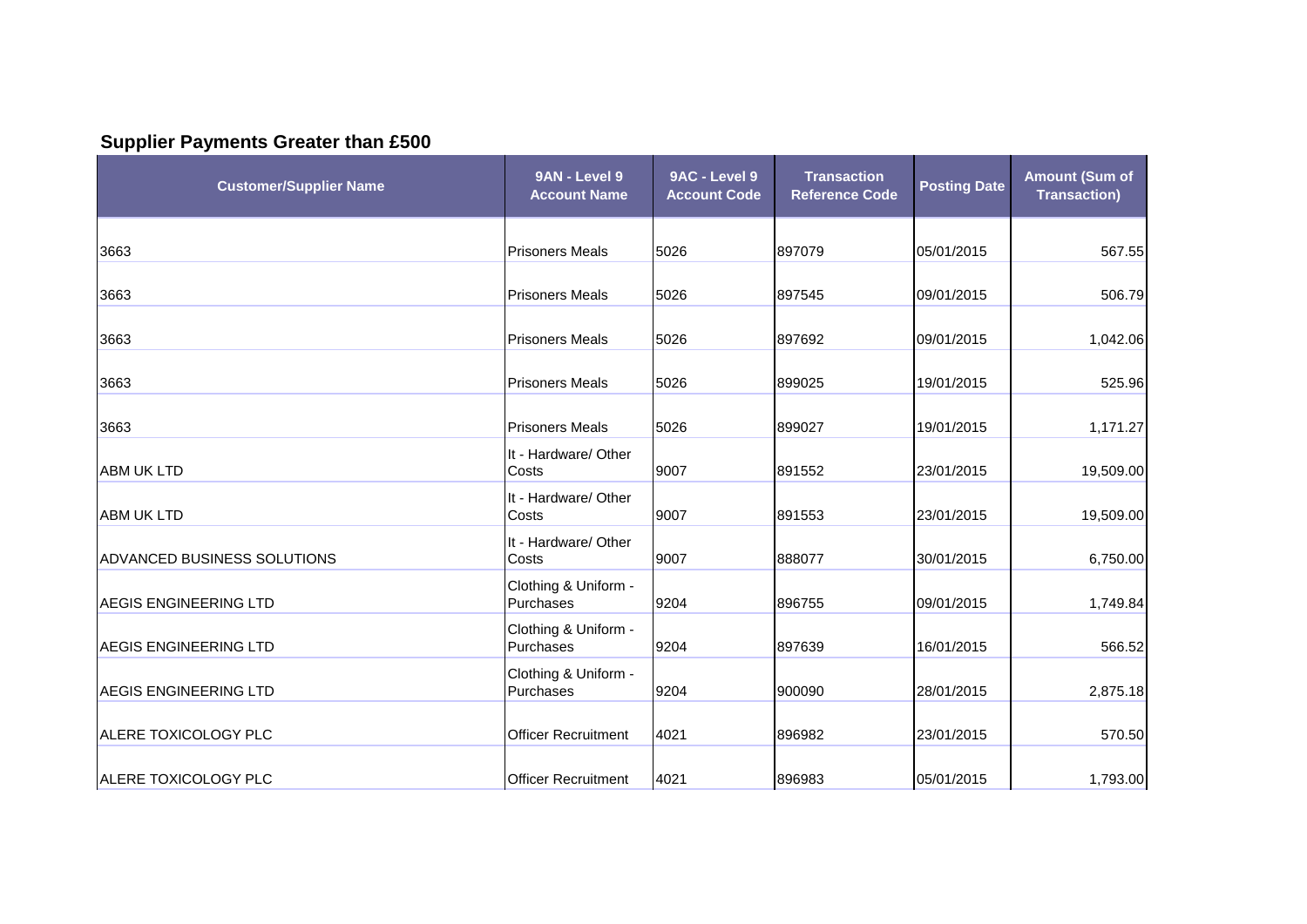| <b>ALERE TOXICOLOGY PLC</b>                | <b>Officer Recruitment</b>               | 4021 | 896984 | 23/01/2015 | 860.00    |
|--------------------------------------------|------------------------------------------|------|--------|------------|-----------|
| <b>ALERE TOXICOLOGY PLC</b>                | Surgeon<br>Reports/Statements            | 2376 | 898288 | 14/01/2015 | 3,225.00  |
| ALERE TOXICOLOGY PLC                       | New Equipment                            | 2027 | 899028 | 19/01/2015 | 3,530.00  |
| <b>ALERE TOXICOLOGY PLC</b>                | Consumable<br>Equipment                  | 2028 | 899029 | 19/01/2015 | 1,690.00  |
| <b>ALERE TOXICOLOGY PLC</b>                | <b>Officer Recruitment</b>               | 4021 | 899136 | 23/01/2015 | 613.50    |
| IANGLO AMERICAN FILMING VEHICLES LTD       | <b>Hire Of Vehicles</b>                  | 3006 | 896981 | 28/01/2015 | 822.50    |
| ANGLO AMERICAN FILMING VEHICLES LTD        | <b>Hire Of Vehicles</b>                  | 3006 | 897529 | 19/01/2015 | 611.10    |
| ANGLO AMERICAN FILMING VEHICLES LTD        | <b>Hire Of Vehicles</b>                  | 3006 | 897556 | 09/01/2015 | 690.00    |
| ANGLO AMERICAN FILMING VEHICLES LTD        | <b>Hire Of Vehicles</b>                  | 3006 | 897560 | 09/01/2015 | 710.00    |
| ANGLO AMERICAN FILMING VEHICLES LTD        | <b>Hire Of Vehicles</b>                  | 3006 | 897562 | 09/01/2015 | 1,460.00  |
| ANGLO AMERICAN FILMING VEHICLES LTD        | <b>Hire Of Vehicles</b>                  | 3006 | 897563 | 09/01/2015 | 1,465.81  |
| <b>ANGLO AMERICAN FILMING VEHICLES LTD</b> | <b>Hire Of Vehicles</b>                  | 3006 | 897565 | 09/01/2015 | 6,343.56  |
| ASHFIELD DISTRICT COUNCIL                  | Rents                                    | 1306 | 897109 | 19/01/2015 | 2,118.75  |
| <b>ASHWELL BIOMASS LTD</b>                 | <b>Works Main Contract</b>               | 9000 | 898359 | 15/01/2015 | 69,742.54 |
| <b>ASHWELL MAINTENANCE LTD</b>             | <b>Engine'Ing Reactive</b><br>Mechanical | 1070 | 897115 | 06/01/2015 | 835.65    |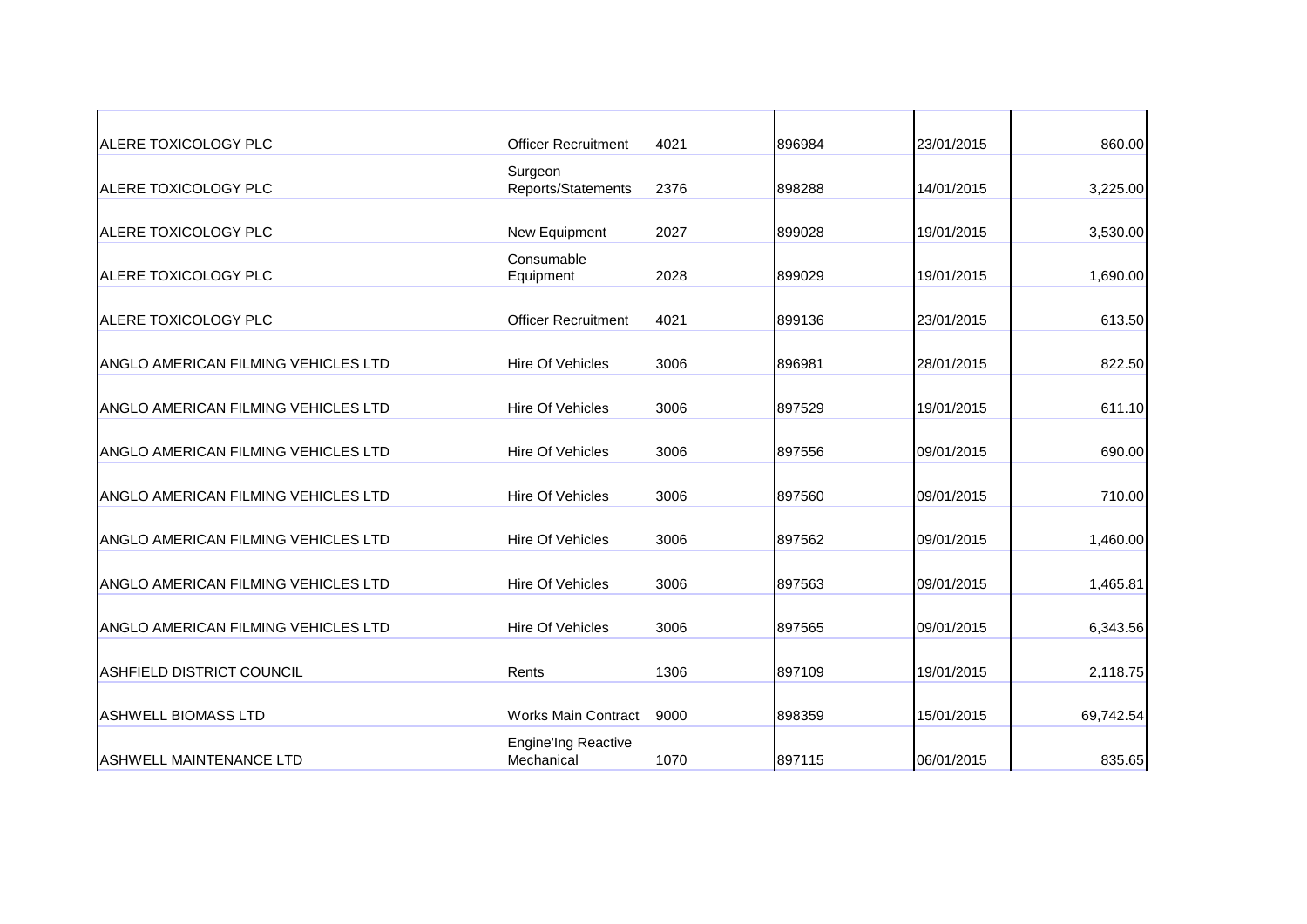| ATTENBOROUGH INDUSTRIAL DOORS LTD        | <b>Engineering Planned</b><br>Electrical | 1066 | 899449 | 22/01/2015 | 4,223.50  |
|------------------------------------------|------------------------------------------|------|--------|------------|-----------|
| <b>ATTENBOROUGH INDUSTRIAL DOORS LTD</b> | Fabric Reactive Non-<br>Structural       | 1056 | 899804 | 27/01/2015 | 574.00    |
| <b>BAKER TILLY</b>                       | <b>Internal Audit Fees</b>               | 4421 | 896817 | 09/01/2015 | 5,244.80  |
| <b>BEECHMAST LTD</b>                     | Rents                                    | 1306 | 894588 | 14/01/2015 | 560.00    |
| <b>BEECHMAST LTD</b>                     | Rents                                    | 1306 | 897126 | 16/01/2015 | 560.00    |
| <b>BEECHMAST LTD</b>                     | Road & Pathway<br>Gritting               | 2345 | 897895 | 16/01/2015 | 858.00    |
| <b>BEECHMAST LTD</b>                     | Road & Pathway<br>Gritting               | 2345 | 897898 | 16/01/2015 | 803.00    |
| <b>BIOTECTS LTD</b>                      | <b>Works Main Contract</b>               | 9000 | 899055 | 19/01/2015 | 2,601.53  |
| <b>BOLSOVER PROPERTIES LTD</b>           | Rents                                    | 1306 | 897066 | 19/01/2015 | 1,887.50  |
| <b>BOLSOVER PROPERTIES LTD</b>           | Rents                                    | 1306 | 897067 | 19/01/2015 | 12,125.00 |
| <b>BPP PROFESSIONAL EDUCATION</b>        | <b>Training Fees</b>                     | 0539 | 898746 | 19/01/2015 | 2,570.82  |
| BRITISH GAS BUSINESS (CAMBERLEY)         | Energy - Electricity                     | 1105 | 897989 | 13/01/2015 | 3,021.45  |
| BRITISH GAS BUSINESS (CAMBERLEY)         | Energy - Gas                             | 1106 | 898692 | 19/01/2015 | 2,290.49  |
| <b>BROXTOWE BOROUGH COUNCIL</b>          | Rents                                    | 1306 | 897105 | 19/01/2015 | 5,847.75  |
| <b>BT GLOBAL SERVICES</b>                | Airwave - Contracts                      | 2002 | 896806 | 05/01/2015 | 541.66    |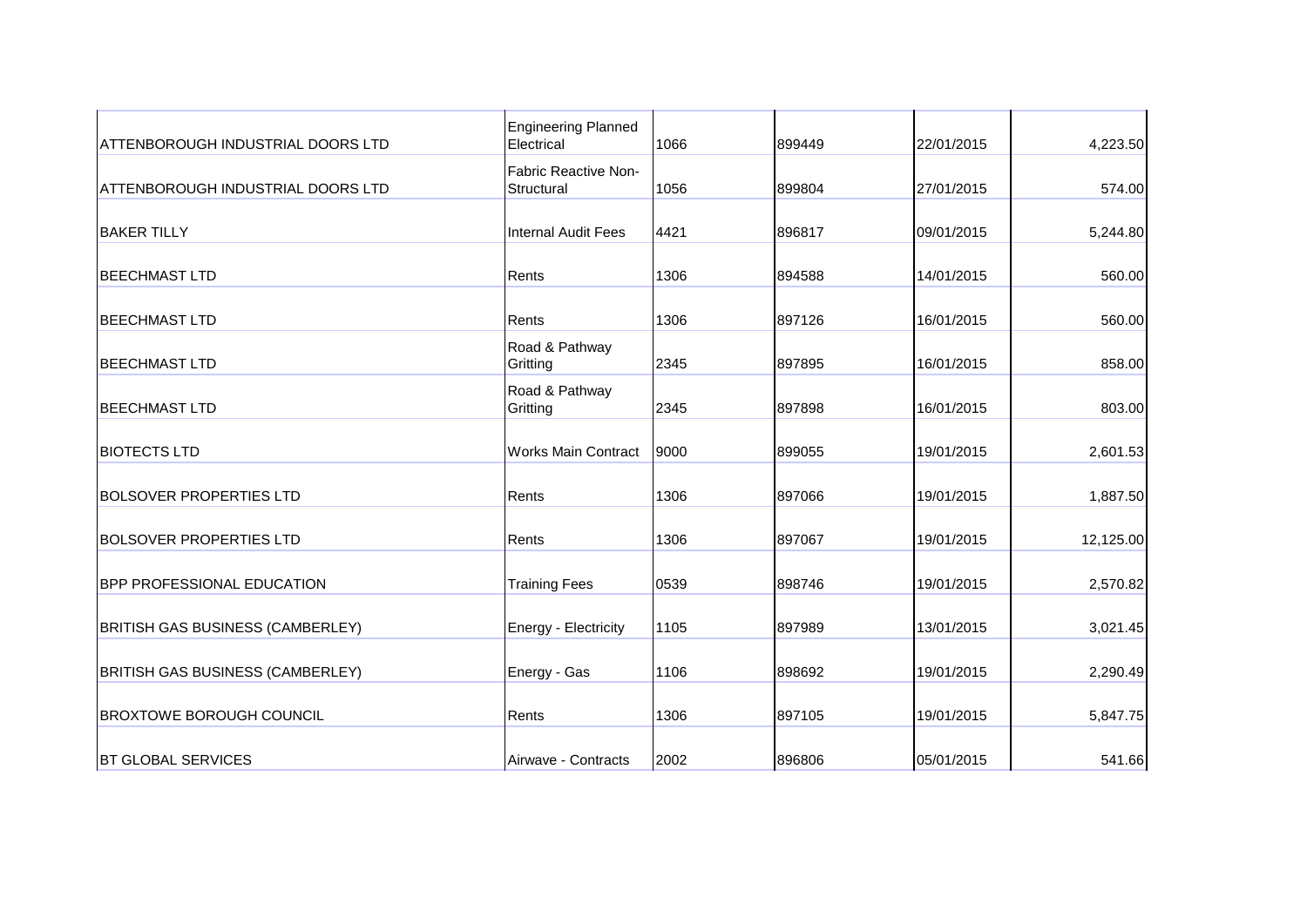| <b>BT GLOBAL SERVICES</b>               | Airwave - Contracts                  | 2002 | 899826 | 28/01/2015 | 541.66    |
|-----------------------------------------|--------------------------------------|------|--------|------------|-----------|
| <b>BT PLC</b>                           | Network Lines - Rental 2057          |      | 897041 | 05/01/2015 | 902.73    |
| <b>BT PLC</b>                           | Network Lines - Rental 2057          |      | 897992 | 14/01/2015 | 53,289.70 |
| <b>BT PLC</b>                           | Network Lines - Rental 2057          |      | 899414 | 23/01/2015 | 814.55    |
| <b>BUDDI LIMITED</b>                    | <b>New Equipment</b>                 | 2027 | 897185 | 06/01/2015 | 800.00    |
| <b>CAPITA BUSINESS TRAVEL</b>           | Train Fares - General                | 3020 | 897428 | 09/01/2015 | 6,844.31  |
| <b>CAPITA BUSINESS TRAVEL</b>           | Hotel Accomm -<br>General            | 4100 | 897672 | 09/01/2015 | 7,567.87  |
| CAPITA SECURE INFORMATION SOLUTIONS LTD | Systems - Demand<br>Management       | 2140 | 896009 | 28/01/2015 | 55,813.50 |
| CAPITA SECURE INFORMATION SOLUTIONS LTD | Pay - Agency Staff                   | 0028 | 897083 | 05/01/2015 | 3,750.00  |
| CAPITA SECURE INFORMATION SOLUTIONS LTD | Pay - Agency Staff                   | 0028 | 899790 | 27/01/2015 | 4,375.00  |
| <b>CAPITA SYMONDS LTD</b>               | Service Charge                       | 1406 | 897068 | 19/01/2015 | 846.28    |
| <b>CARIKUBE LTD</b>                     | <b>Consultancy Fees</b>              | 2321 | 898020 | 13/01/2015 | 2,100.00  |
| <b>CARIKUBE LTD</b>                     | <b>Consultancy Fees</b>              | 2321 | 900057 | 28/01/2015 | 2,100.00  |
| CENTRAL (HIGH RISE) LTD                 | <b>Fabric Reactive</b><br>Structural | 1055 | 899019 | 19/01/2015 | 838.00    |
| <b>CINTRA LTD</b>                       | Interpreters Fees                    | 5024 | 898684 | 28/01/2015 | 34,134.61 |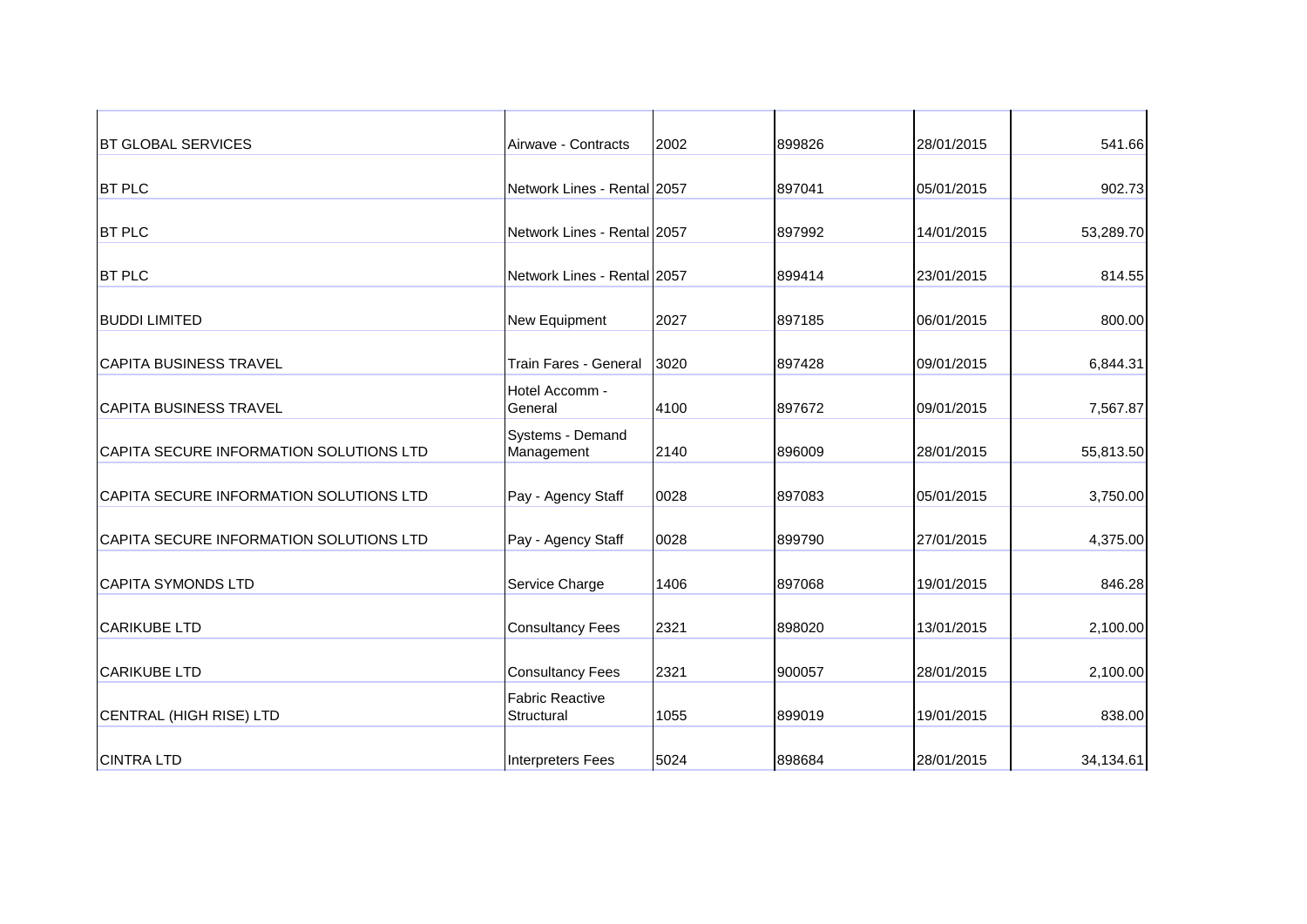| <b>CITY PRESS LEEDS LTD</b>    | Print Shop Outside<br>Work               | 2234 | 900127 | 30/01/2015 | 540.00    |
|--------------------------------|------------------------------------------|------|--------|------------|-----------|
| <b>CIVICA UK LTD</b>           | Systems - Support<br>Departments         | 2152 | 899325 | 28/01/2015 | 8,593.20  |
| <b>CIVICA UK LTD</b>           | It - Hardware/Other<br>Costs             | 9007 | 899739 | 28/01/2015 | 925.00    |
| <b>CIVICA UK LTD</b>           | Hardware Repairs                         | 2143 | 899741 | 28/01/2015 | 575.00    |
| <b>CLYDE &amp; CO LLP</b>      | Legal Fees                               | 2310 | 899548 | 27/01/2015 | 1,219.00  |
| CO STAR ELECTRONIC COMPONENTS  | It - Hardware/Other<br>Costs             | 9007 | 899146 | 21/01/2015 | 882.00    |
| <b>COLLEGE OF POLICING</b>     | <b>Training Fees</b>                     | 0539 | 897587 | 09/01/2015 | 675.00    |
| <b>COLLEGE OF POLICING</b>     | <b>Training Fees</b>                     | 0539 | 898053 | 13/01/2015 | 2,467.00  |
| <b>COLLEGE OF POLICING</b>     | <b>Training Fees</b>                     | 0539 | 899799 | 27/01/2015 | 2,099.00  |
| <b>CONSULT 47</b>              | <b>Engine'Ing Reactive</b><br>Electrical | 1071 | 896934 | 19/01/2015 | 632.50    |
| <b>CONSULT 47</b>              | <b>Works Main Contract</b>               | 9000 | 899396 | 22/01/2015 | 660.00    |
| CONSULT 47                     | <b>Works Main Contract</b>               | 9000 | 899397 | 22/01/2015 | 522.50    |
| <b>CONSULT 47</b>              | <b>Works Main Contract</b>               | 9000 | 899405 | 22/01/2015 | 522.50    |
| <b>COONEEN AT WORK LIMITED</b> | Uniform                                  | 2210 | 895247 | 05/01/2015 | 36,118.18 |
| <b>CPL DISTRIBUTION LTD</b>    | Energy - Other                           | 1108 | 897412 | 15/01/2015 | 872.38    |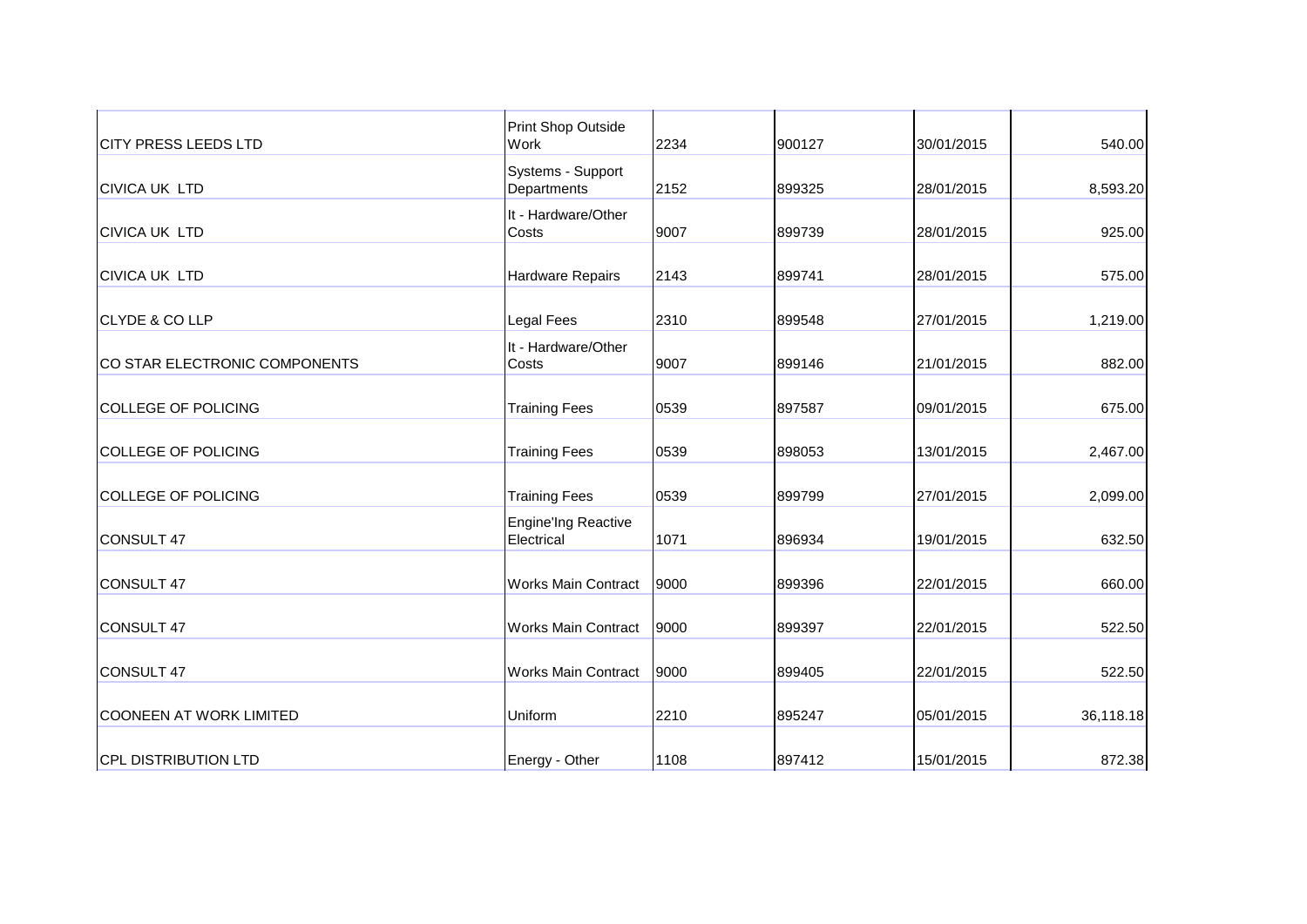| <b>CPL SYSTEMS LTD</b>                                | <b>Other Systems</b><br>Licenses  | 2146 | 897418 | 16/01/2015 | 3,040.00  |
|-------------------------------------------------------|-----------------------------------|------|--------|------------|-----------|
| <b>CROWN PET FOODS LTD</b>                            | Police Dogs Expenses 5010         |      | 898538 | 16/01/2015 | 645.80    |
| <b>DALEN LTD</b>                                      | New Equipment                     | 2027 | 896929 | 13/01/2015 | 654.00    |
| <b>DATA PRO IT LTD</b>                                | It - Hardware/Other<br>Costs      | 9007 | 898560 | 16/01/2015 | 920.00    |
| <b>DERBYSHIRE PCC</b>                                 | Payments/Contrib To<br>Partners   | 4346 | 896810 | 05/01/2015 | 975.00    |
| DOCUMATION SOFTWARE LTD                               | It - Hardware/Other<br>Costs      | 9007 | 897038 | 07/01/2015 | 3,226.88  |
| DR A W PARRY                                          | <b>Gp Reports</b>                 | 2285 | 899705 | 27/01/2015 | 2,526.65  |
| <b>DR RALPH SAMPSON</b>                               | <b>Medical Referrals</b>          | 2314 | 895977 | 21/01/2015 | 2,102.75  |
| <b>DR RALPH SAMPSON</b>                               | <b>Medical Referrals</b>          | 2314 | 896808 | 21/01/2015 | 690.00    |
| <b>DR ROGER DG MALCOMSON</b>                          | Miscellaneous Medical<br>Fees     | 2319 | 897725 | 20/01/2015 | 2,510.00  |
| <b>DRAEGER SAFETY UK LTD</b>                          | Clothing & Uniform -<br>Purchases | 9204 | 899710 | 28/01/2015 | 950.00    |
| <b>EAST MIDLANDS RFCA</b>                             | <b>Training Fees</b>              | 0539 | 897890 | 28/01/2015 | 800.00    |
| <b>EASY MOVE PROPERTY MANAGEMENT &amp; LETTINGS *</b> | Energy - Electricity              | 1105 | 899062 | 28/01/2015 | 794.50    |
| <b>EDF ENERGY</b>                                     | Energy - Electricity              | 1105 | 897437 | 09/01/2015 | 13,462.97 |
| <b>EDF ENERGY</b>                                     | Energy - Electricity              | 1105 | 897438 | 07/01/2015 | 3,553.80  |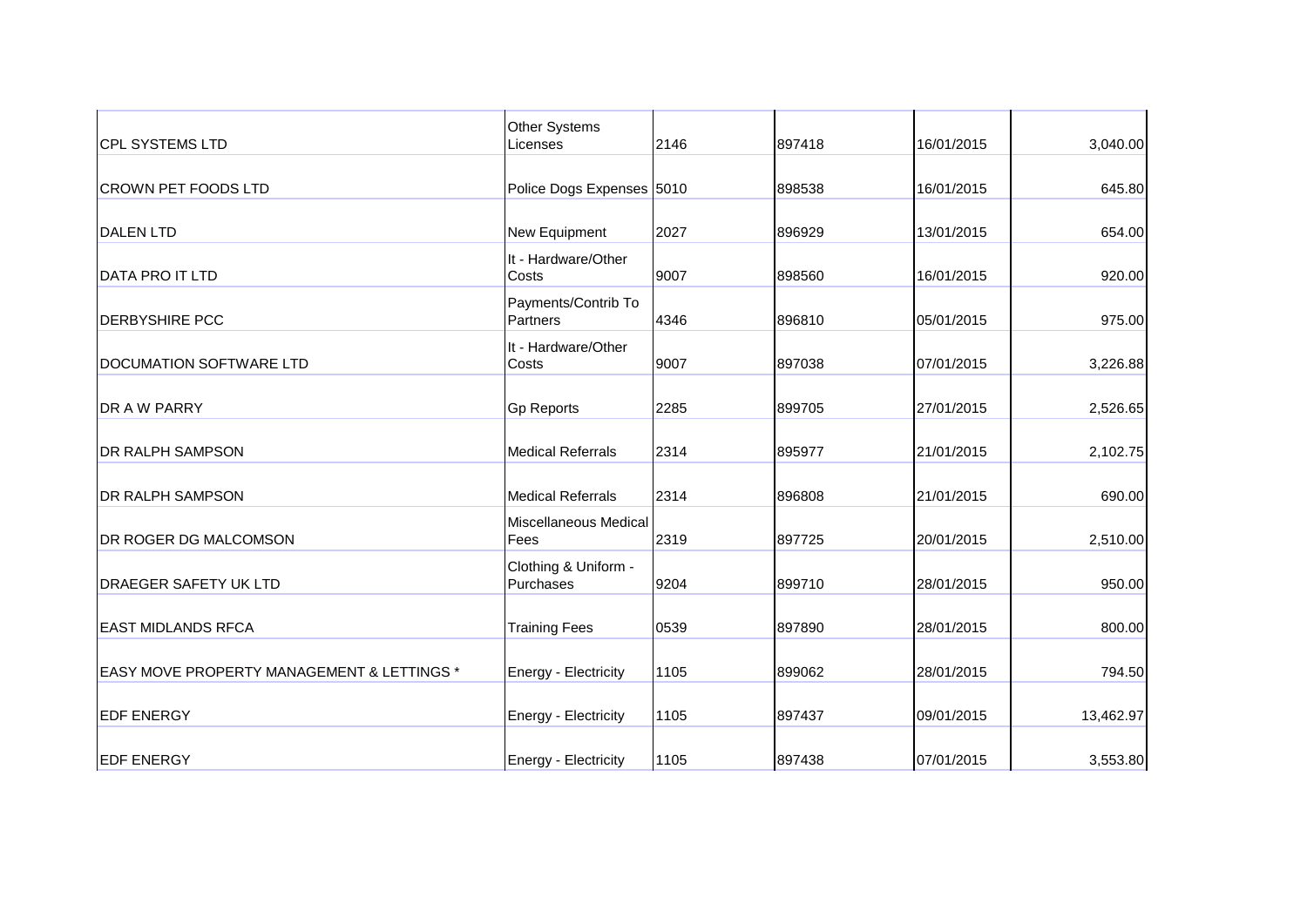| <b>IEDF ENERGY</b>                         | Energy - Electricity               | 1105 | 897440 | 09/01/2015 | 26,040.61 |
|--------------------------------------------|------------------------------------|------|--------|------------|-----------|
| <b>EE LTD</b>                              | <b>Mobile Phones</b>               | 2051 | 899338 | 23/01/2015 | 2,577.28  |
| <b>EE LTD</b>                              | Data Cards                         | 2014 | 899506 | 23/01/2015 | 1,817.17  |
| <b>ELLIOTT GROUP LTD</b>                   | Rents                              | 1306 | 897006 | 09/01/2015 | 608.00    |
| <b>IENTERPRISE RENT A CAR</b>              | <b>Hire Of Vehicles</b>            | 3006 | 895295 | 07/01/2015 | 530.01    |
| <b>IENTERPRISE RENT A CAR</b>              | <b>Hire Of Vehicles</b>            | 3006 | 896168 | 07/01/2015 | 756.00    |
| <b>ENTERPRISE RENT A CAR</b>               | <b>Hire Of Vehicles</b>            | 3006 | 896169 | 07/01/2015 | 756.00    |
| <b>ENTERPRISE RENT A CAR</b>               | Hire Of Vehicles                   | 3006 | 896175 | 07/01/2015 | 756.00    |
| <b>ENTERPRISE RENT A CAR</b>               | Hire Of Vehicles                   | 3006 | 899081 | 22/01/2015 | 675.00    |
| ENVIROENERGY (NOTTINGHAM) LTD              | Energy - Other                     | 1108 | 899440 | 28/01/2015 | 6,944.48  |
| <b>ENVIRONMENTAL SCIENTIFICS GROUP LTD</b> | <b>Forensic Science</b><br>Charges | 2355 | 898688 | 16/01/2015 | 5,672.36  |
| <b>ENVIRONMENTAL SCIENTIFICS GROUP LTD</b> | <b>Forensic Science</b><br>Charges | 2355 | 898689 | 19/01/2015 | 1,661.16  |
| <b>ENVIRONMENTAL SCIENTIFICS GROUP LTD</b> | <b>Forensic Science</b><br>Charges | 2355 | 899173 | 21/01/2015 | 2,620.36  |
| <b>EPAY LTD</b>                            | Spoc Charges                       | 2052 | 899450 | 28/01/2015 | 1,125.00  |
| <b>FBF LTD</b>                             | <b>Consultancy Fees</b>            | 2321 | 899033 | 30/01/2015 | 1,500.00  |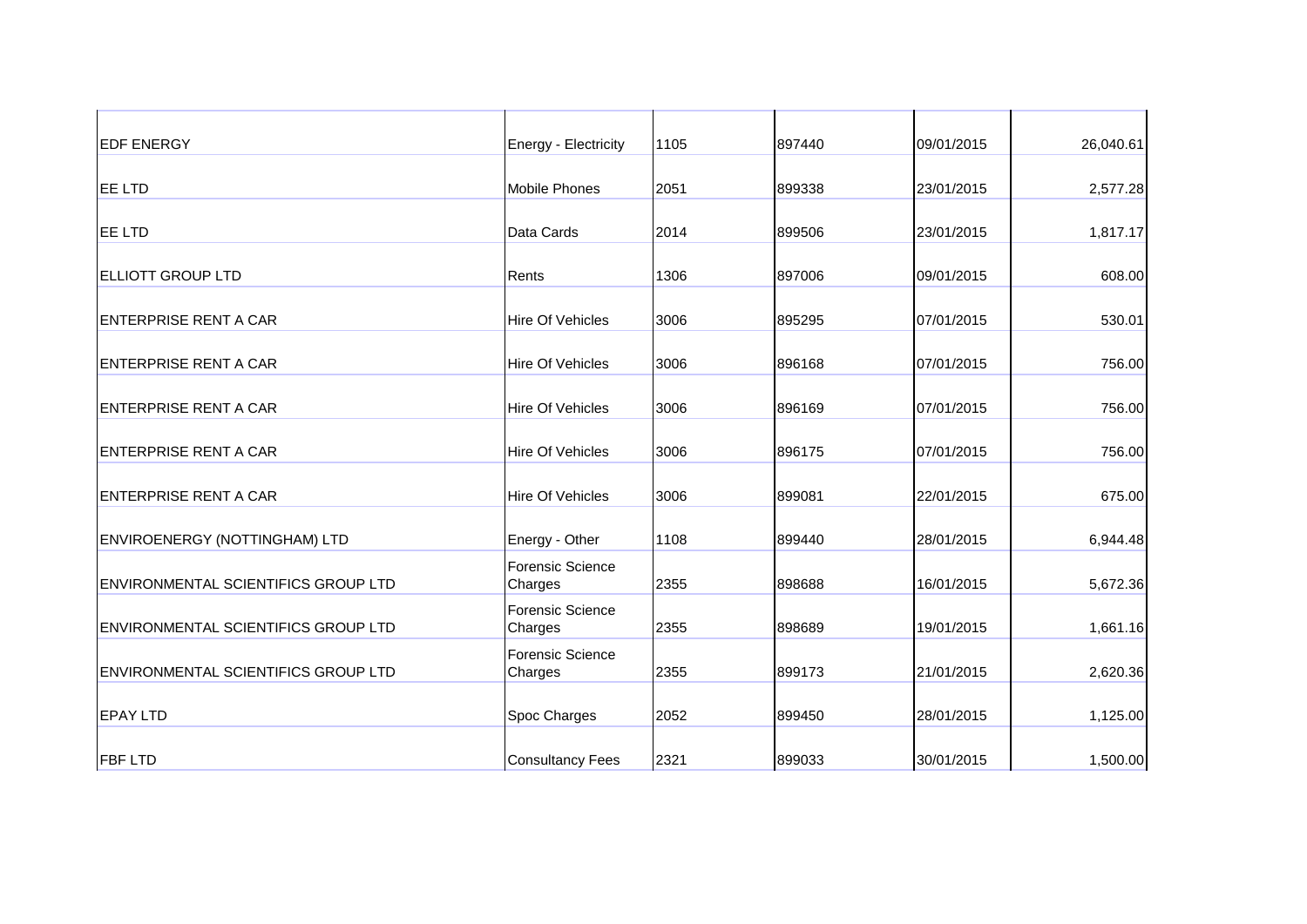| <b>FBF LTD</b>                           | <b>Consultancy Fees</b>             | 2321 | 899034 | 28/01/2015 | 1,500.00   |
|------------------------------------------|-------------------------------------|------|--------|------------|------------|
| <b>FIRE SAFETY SERVICES</b>              | <b>Engineering Reactive</b><br>Fire | 1072 | 891550 | 05/01/2015 | 600.00     |
| <b>FWP MECHANICAL LTD</b>                | Fabric Reactive Non-<br>Structural  | 1056 | 899123 | 20/01/2015 | 504.00     |
| <b>G S MAHAL &amp; CO LTD</b>            | Maintenance Of<br>Prisoners         | 5040 | 895940 | 09/01/2015 | 2,765.00   |
| <b>G S MAHAL &amp; CO LTD</b>            | Maintenance Of<br>Prisoners         | 5040 | 896410 | 07/01/2015 | 625.00     |
| G2 RECRUITMENT SOLUTIONS *               | Printing & Stationery               | 4006 | 897429 | 07/01/2015 | 660.00     |
| G2 RECRUITMENT SOLUTIONS *               | Printing & Stationery               | 4006 | 898546 | 15/01/2015 | 990.00     |
| G2 RECRUITMENT SOLUTIONS *               | Printing & Stationery               | 4006 | 899355 | 22/01/2015 | 825.00     |
| G2 RECRUITMENT SOLUTIONS *               | Printing & Stationery               | 4006 | 900177 | 29/01/2015 | 825.00     |
| <b>G4S FORENSIC MEDICAL SERVICES LTD</b> | Police Surgeon Fixed<br>Fee         | 2378 | 897035 | 09/01/2015 | 104,470.50 |
| <b>GATENBYSANDERSON LTD</b>              | <b>Consultancy Fees</b>             | 2321 | 899746 | 27/01/2015 | 8,150.00   |
| <b>GATENBYSANDERSON LTD</b>              | <b>Consultancy Fees</b>             | 2321 | 899747 | 27/01/2015 | 1,600.00   |
| <b>GATENBYSANDERSON LTD</b>              | <b>Consultancy Fees</b>             | 2321 | 899759 | 27/01/2015 | 5,659.42   |
| <b>GEDLING BOROUGH COUNCIL</b>           | Rents                               | 1306 | 897720 | 19/01/2015 | 5,000.00   |
| <b>GRG PUBLIC RESOURCES LTD</b>          | Boarding Up Costs                   | 2342 | 899445 | 23/01/2015 | 3,600.00   |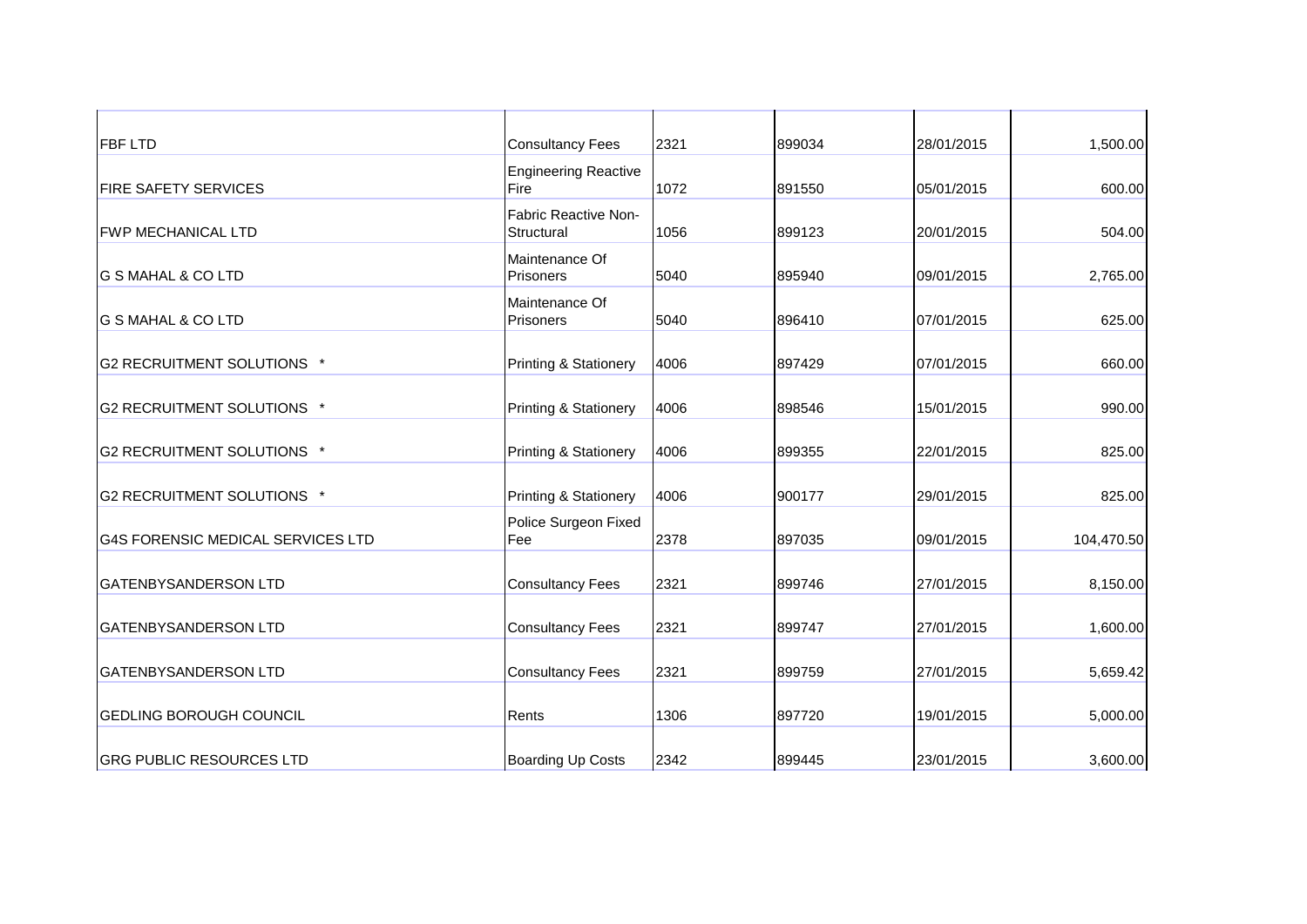| <b>HALFORDS LTD</b>                 | Vehicle Equipment<br>Purchase     | 3308 | 897714 | 09/01/2015 | 2,291.46  |
|-------------------------------------|-----------------------------------|------|--------|------------|-----------|
| <b>HALL FUELS</b>                   | Diesel Invoices To Be<br>Recharge | 3230 | 896129 | 05/01/2015 | 14,200.64 |
| <b>HALL FUELS</b>                   | Diesel Invoices To Be<br>Recharge | 3230 | 896130 | 05/01/2015 | 7,573.89  |
| <b>HALL FUELS</b>                   | Diesel Invoices To Be<br>Recharge | 3230 | 896411 | 05/01/2015 | 11,797.52 |
| <b>HALL FUELS</b>                   | Diesel Invoices To Be<br>Recharge | 3230 | 896709 | 05/01/2015 | 16,947.00 |
| <b>HALL FUELS</b>                   | Diesel Invoices To Be<br>Recharge | 3230 | 896710 | 05/01/2015 | 11,322.94 |
| <b>HALL FUELS</b>                   | Diesel Invoices To Be<br>Recharge | 3230 | 896711 | 05/01/2015 | 16,947.00 |
| <b>HALL FUELS</b>                   | Diesel Invoices To Be<br>Recharge | 3230 | 896734 | 05/01/2015 | 16,947.00 |
| <b>HALL FUELS</b>                   | Diesel Invoices To Be<br>Recharge | 3230 | 897156 | 05/01/2015 | 6,022.15  |
| HAMPSONS RECOVERY                   | Vehicle Recovery                  | 3516 | 895613 | 07/01/2015 | 576.00    |
| HAYS SPECIALIST RECRUITMENT         | Pay - Agency Staff                | 0028 | 897557 | 15/01/2015 | 876.94    |
| <b>HAYS SPECIALIST RECRUITMENT</b>  | Pay - Agency Staff                | 0028 | 897558 | 15/01/2015 | 893.37    |
| <b>IHAYS SPECIALIST RECRUITMENT</b> | Pay - Agency Staff                | 0028 | 897559 | 15/01/2015 | 888.68    |
| <b>HAYS SPECIALIST RECRUITMENT</b>  | Pay - Agency Staff                | 0028 | 897561 | 09/01/2015 | 876.92    |
| <b>HAYS SPECIALIST RECRUITMENT</b>  | Pay - Agency Staff                | 0028 | 898278 | 16/01/2015 | 876.91    |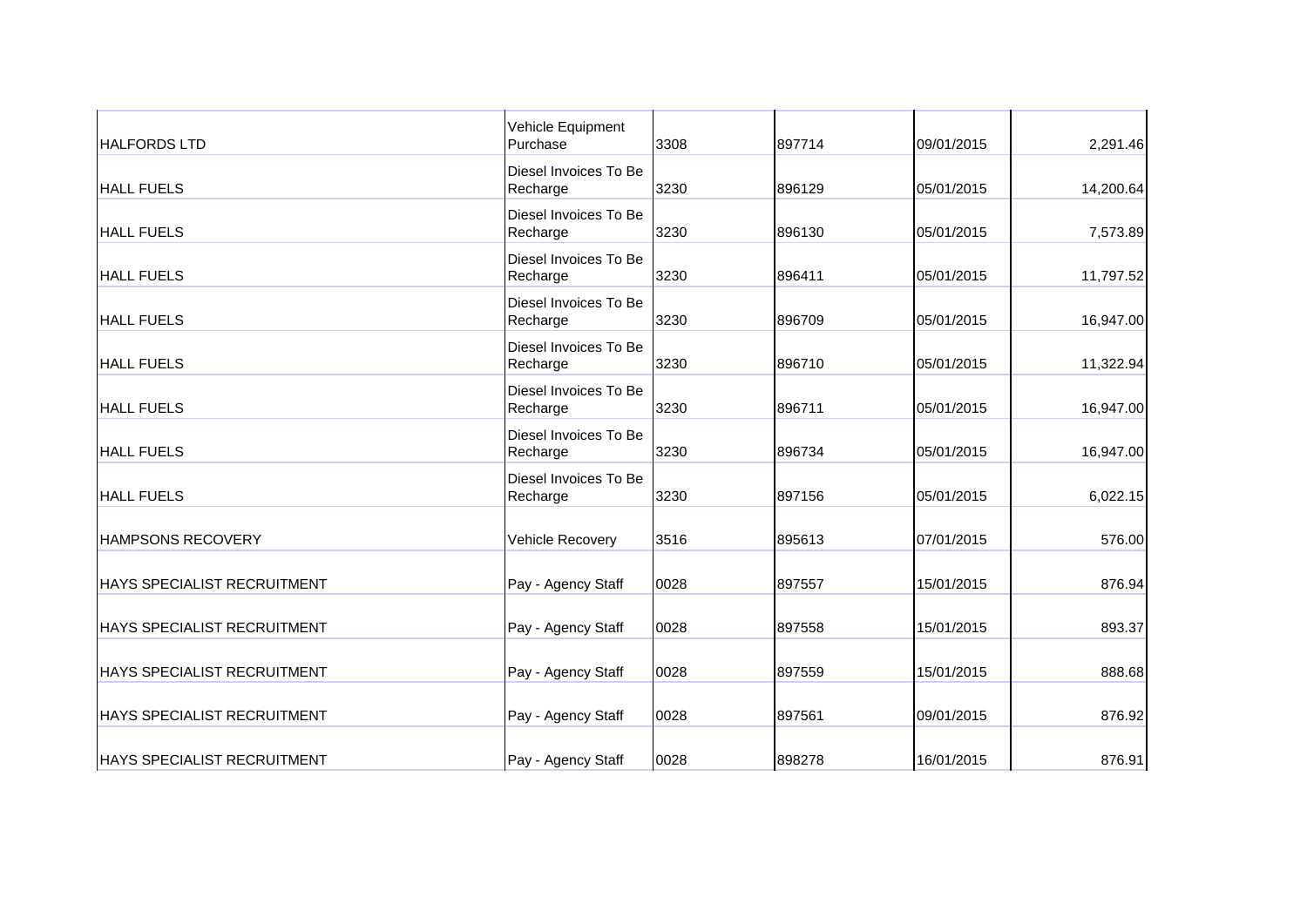| <b>HAYS SPECIALIST RECRUITMENT</b>        | Pay - Agency Staff                       | 0028 | 898279 | 15/01/2015 | 927.47     |
|-------------------------------------------|------------------------------------------|------|--------|------------|------------|
| <b>HAYS SPECIALIST RECRUITMENT</b>        | Pay - Agency Staff                       | 0028 | 898280 | 16/01/2015 | 928.65     |
| <b>HAYS SPECIALIST RECRUITMENT</b>        | Pay - Agency Staff                       | 0028 | 898281 | 16/01/2015 | 928.65     |
| <b>HAYS SPECIALIST RECRUITMENT</b>        | Pay - Agency Staff                       | 0028 | 898299 | 16/01/2015 | 940.40     |
| <b>HAYS SPECIALIST RECRUITMENT</b>        | Pay - Agency Staff                       | 0028 | 899327 | 28/01/2015 | 564.24     |
| <b>HAYS SPECIALIST RECRUITMENT</b>        | Pay - Agency Staff                       | 0028 | 899329 | 27/01/2015 | 752.33     |
| <b>IHEATHEROSE LIMITED</b>                | <b>Engineering Planned</b><br>Electrical | 1066 | 896931 | 07/01/2015 | 1,500.00   |
| <b>HEATHEROSE LIMITED</b>                 | <b>Works Main Contract</b>               | 9000 | 896939 | 14/01/2015 | 1,000.00   |
| HILTON BODILL (CONSTRUCTION) LTD          | <b>Works Main Contract</b>               | 9000 | 897189 | 06/01/2015 | 10,292.78  |
| HILTON BODILL (CONSTRUCTION) LTD          | <b>Works Main Contract</b>               | 9000 | 897191 | 06/01/2015 | 2,284.54   |
| HILTON BODILL (CONSTRUCTION) LTD          | <b>Works Main Contract</b>               | 9000 | 897192 | 06/01/2015 | 43,971.12  |
| <b>HOME OFFICE SHARED SERVICES CENTRE</b> | Systems - Criminal<br>Justice            | 2150 | 897178 | 13/01/2015 | 16,512.00  |
| <b>HOME OFFICE SHARED SERVICES CENTRE</b> | Pnc Charges                              | 2079 | 897179 | 15/01/2015 | 233,778.64 |
| HOME OFFICE SHARED SERVICES CENTRE        | Systems - Support<br>Departments         | 2152 | 897180 | 13/01/2015 | 68,906.80  |
| <b>HOME OFFICE SHARED SERVICES CENTRE</b> | Pnc Charges                              | 2079 | 897181 | 15/01/2015 | 191,634.58 |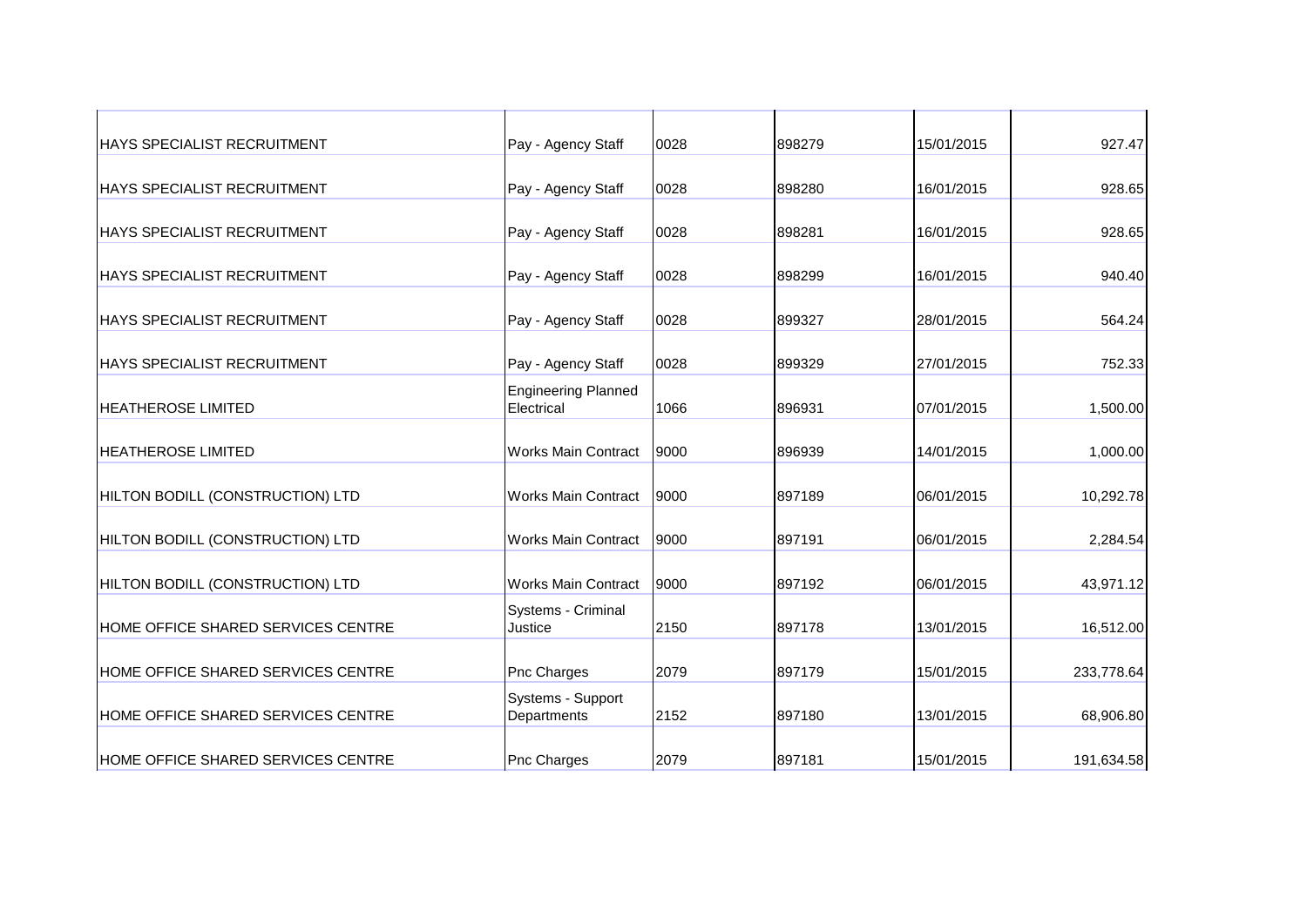| HOME OFFICE SHARED SERVICES CENTRE | Spoc Charges                       | 2052 | 899069 | 30/01/2015 | 75,753.19  |
|------------------------------------|------------------------------------|------|--------|------------|------------|
| HOME OFFICE SHARED SERVICES CENTRE | Systems - Criminal<br>Justice      | 2150 | 899159 | 21/01/2015 | 56,406.80  |
| HOME OFFICE SHARED SERVICES CENTRE | Pnc Charges                        | 2079 | 899161 | 27/01/2015 | 233,778.64 |
| <b>HUTCHISON 3G LTD</b>            | Data Cards                         | 2014 | 896426 | 05/01/2015 | 786.12     |
| <b>IBM UNITED KINGDOM LTD</b>      | Systems - Support<br>Departments   | 2152 | 897467 | 13/01/2015 | 1,958.00   |
| <b>IMARA CIC</b>                   | Payments/Contrib To<br>Partners    | 4346 | 898306 | 16/01/2015 | 27,358.50  |
| <b>INCOM TELECOMMUNICATIONS</b>    | It - Hardware/Other<br>Costs       | 9007 | 899387 | 27/01/2015 | 582.48     |
| <b>INTERSPIRO LTD</b>              | <b>Equipment Repairs</b>           | 2071 | 891042 | 07/01/2015 | 1,669.19   |
| <b>IRON MOUNTAIN (UK) LTD</b>      | Document Storage                   | 4330 | 897058 | 07/01/2015 | 3,190.72   |
| <b>IWS</b>                         | Water - Hygiene                    | 1503 | 897961 | 13/01/2015 | 915.20     |
| <b>J P FRENCH ASSOCIATES</b>       | <b>Forensic Science</b><br>Charges | 2355 | 896748 | 07/01/2015 | 1,100.00   |
| <b>J P FRENCH ASSOCIATES</b>       | <b>Forensic Science</b><br>Charges | 2355 | 896948 | 05/01/2015 | 2,000.00   |
| <b>JOHNSONS APPARELMASTER</b>      | Maintenance Of<br><b>Prisoners</b> | 5040 | 897118 | 13/01/2015 | 1,162.07   |
| <b>KELWAY UK LTD</b>               | Ins Call Off Contract              | 2006 | 888721 | 28/01/2015 | 1,388.64   |
| <b>KELWAY UK LTD</b>               | Ins Call Off Contract              | 2006 | 893002 | 28/01/2015 | 5,486.50   |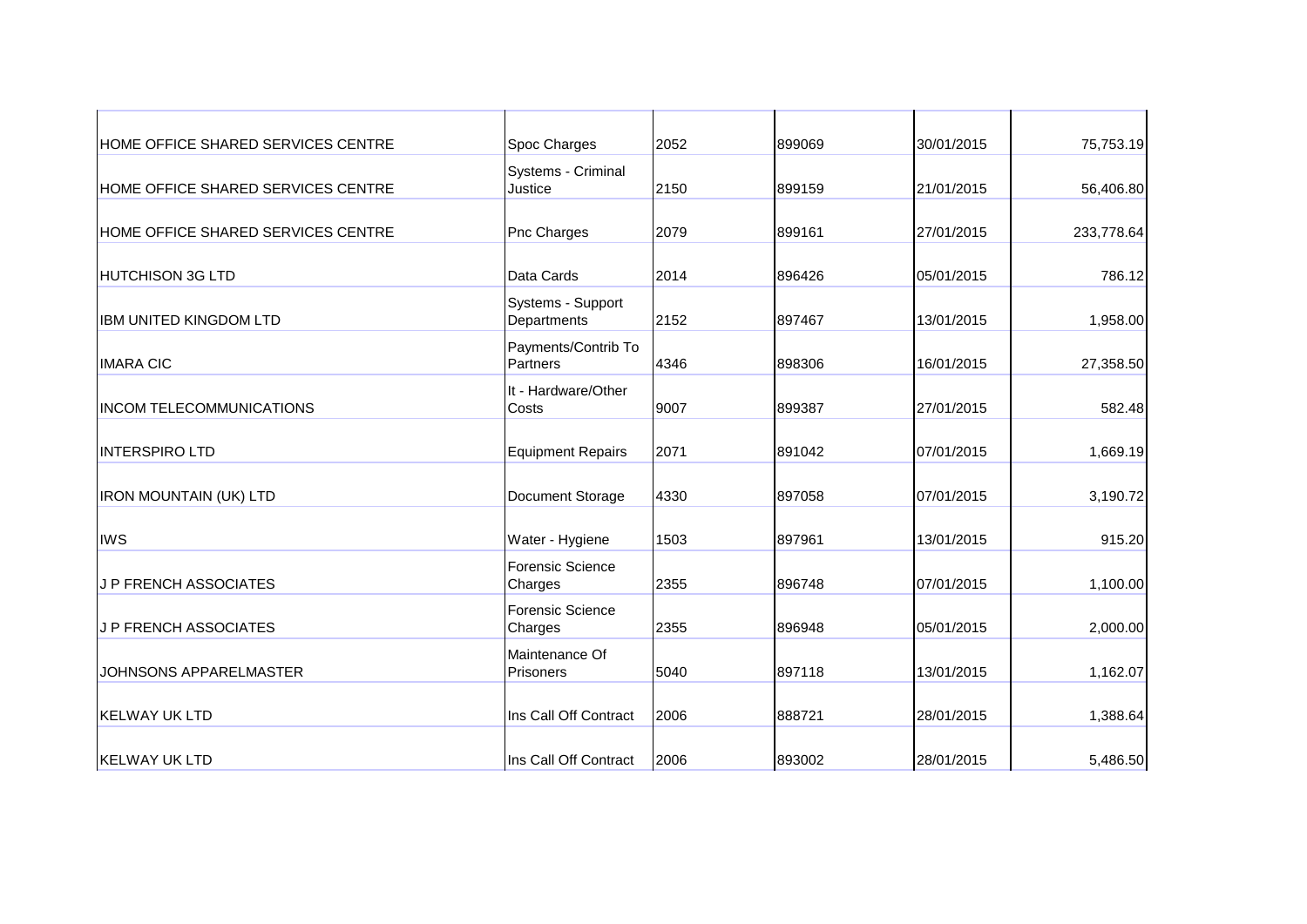| <b>KELWAY UK LTD</b>             | It - Hardware/Other<br>Costs       | 9007 | 897196 | 13/01/2015 | 619.80    |
|----------------------------------|------------------------------------|------|--------|------------|-----------|
| <b>KELWAY UK LTD</b>             | It - Hardware/Other<br>Costs       | 9007 | 897458 | 13/01/2015 | 10,173.12 |
| <b>KELWAY UK LTD</b>             | It - Hardware/Other<br>Costs       | 9007 | 898273 | 14/01/2015 | 5,000.00  |
| <b>KELWAY UK LTD</b>             | It - Hardware/Other<br>Costs       | 9007 | 899550 | 27/01/2015 | 3,527.56  |
| <b>KELWAY UK LTD</b>             | Ins Call Off Contract              | 2006 | 899822 | 28/01/2015 | 47,391.60 |
| <b>KELWAY UK LTD</b>             | It - Hardware/Other<br>Costs       | 9007 | 900060 | 28/01/2015 | 6,508.74  |
| <b>KENT POLICE</b>               | Hotel Accomm -<br>General          | 4100 | 899053 | 19/01/2015 | 6,100.00  |
| <b>KEY FORENSIC SERVICES LTD</b> | <b>Forensic Science</b><br>Charges | 2355 | 896991 | 07/01/2015 | 1,801.46  |
| <b>KEY FORENSIC SERVICES LTD</b> | <b>Forensic Science</b><br>Charges | 2355 | 896993 | 07/01/2015 | 2,980.63  |
| <b>KEY FORENSIC SERVICES LTD</b> | <b>Forensic Science</b><br>Charges | 2355 | 896994 | 07/01/2015 | 5,437.20  |
| <b>KEY FORENSIC SERVICES LTD</b> | <b>Forensic Science</b><br>Charges | 2355 | 898700 | 16/01/2015 | 3,090.83  |
| <b>KEY FORENSIC SERVICES LTD</b> | Forensic Science<br>Charges        | 2355 | 898701 | 16/01/2015 | 955.32    |
| <b>KEY FORENSIC SERVICES LTD</b> | <b>Forensic Science</b><br>Charges | 2355 | 898702 | 16/01/2015 | 1,523.03  |
| <b>KEY FORENSIC SERVICES LTD</b> | <b>Forensic Science</b><br>Charges | 2355 | 898703 | 16/01/2015 | 1,632.31  |
| <b>KEY FORENSIC SERVICES LTD</b> | <b>Forensic Science</b><br>Charges | 2355 | 900084 | 30/01/2015 | 3,134.87  |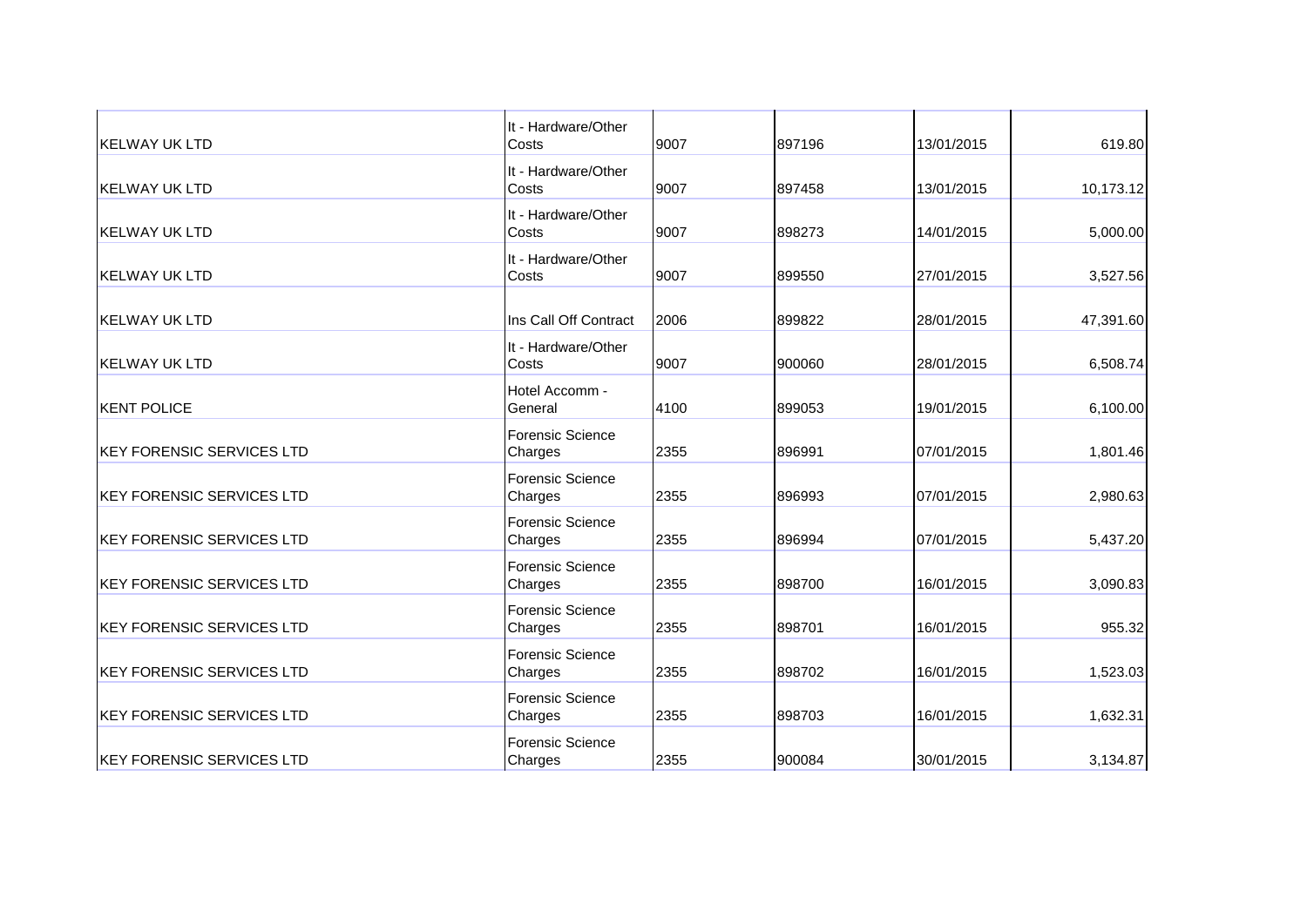| <b>KEY FORENSIC SERVICES LTD</b>       | <b>Forensic Science</b><br>Charges    | 2355 | 900085 | 30/01/2015 | 17,486.92 |
|----------------------------------------|---------------------------------------|------|--------|------------|-----------|
| <b>IKEY FORENSIC SERVICES LTD</b>      | Forensic Science<br>Charges           | 2355 | 900086 | 30/01/2015 | 1,168.22  |
| <b>KEY FORENSIC SERVICES LTD</b>       | <b>Forensic Science</b><br>Charges    | 2355 | 900087 | 30/01/2015 | 1,244.65  |
| LAMBERT SMITH HAMPTON GROUP LTD        | <b>Estate Agents</b>                  | 4315 | 894526 | 09/01/2015 | 6,634.00  |
| LAMBERT SMITH HAMPTON GROUP LTD        | <b>Estate Agents</b>                  | 4315 | 899409 | 23/01/2015 | 8,049.76  |
| LANGLEY MILL CONTRACT FLOORING LTD     | <b>Works Main Contract</b>            | 9000 | 899095 | 19/01/2015 | 1,482.00  |
| LANGLEY MILL CONTRACT FLOORING LTD     | <b>Fabric Minor Works</b><br>Internal | 1060 | 899111 | 20/01/2015 | 780.00    |
| LANGLEY MILL CONTRACT FLOORING LTD     | <b>Fabric Minor Works</b><br>Internal | 1060 | 899463 | 23/01/2015 | 3,046.00  |
| LANGUAGELINE SOLUTIONS                 | Interpreters Fees                     | 5024 | 897730 | 13/01/2015 | 4,845.50  |
| <b>LARWOOD MANAGEMENT SERVICES LTD</b> | <b>Consultancy Fees</b>               | 2321 | 896945 | 09/01/2015 | 1,500.00  |
| <b>LARWOOD MANAGEMENT SERVICES LTD</b> | <b>Consultancy Fees</b>               | 2321 | 897197 | 09/01/2015 | 600.00    |
| <b>LARWOOD MANAGEMENT SERVICES LTD</b> | <b>Consultancy Fees</b>               | 2321 | 898024 | 13/01/2015 | 1,500.00  |
| LARWOOD MANAGEMENT SERVICES LTD        | <b>Consultancy Fees</b>               | 2321 | 899152 | 20/01/2015 | 1,500.00  |
| LARWOOD MANAGEMENT SERVICES LTD        | <b>Consultancy Fees</b>               | 2321 | 899823 | 27/01/2015 | 1,500.00  |
| LEWIS'S MEDICAL SUPPLIES               | Consumable<br>Equipment               | 2028 | 896946 | 07/01/2015 | 838.00    |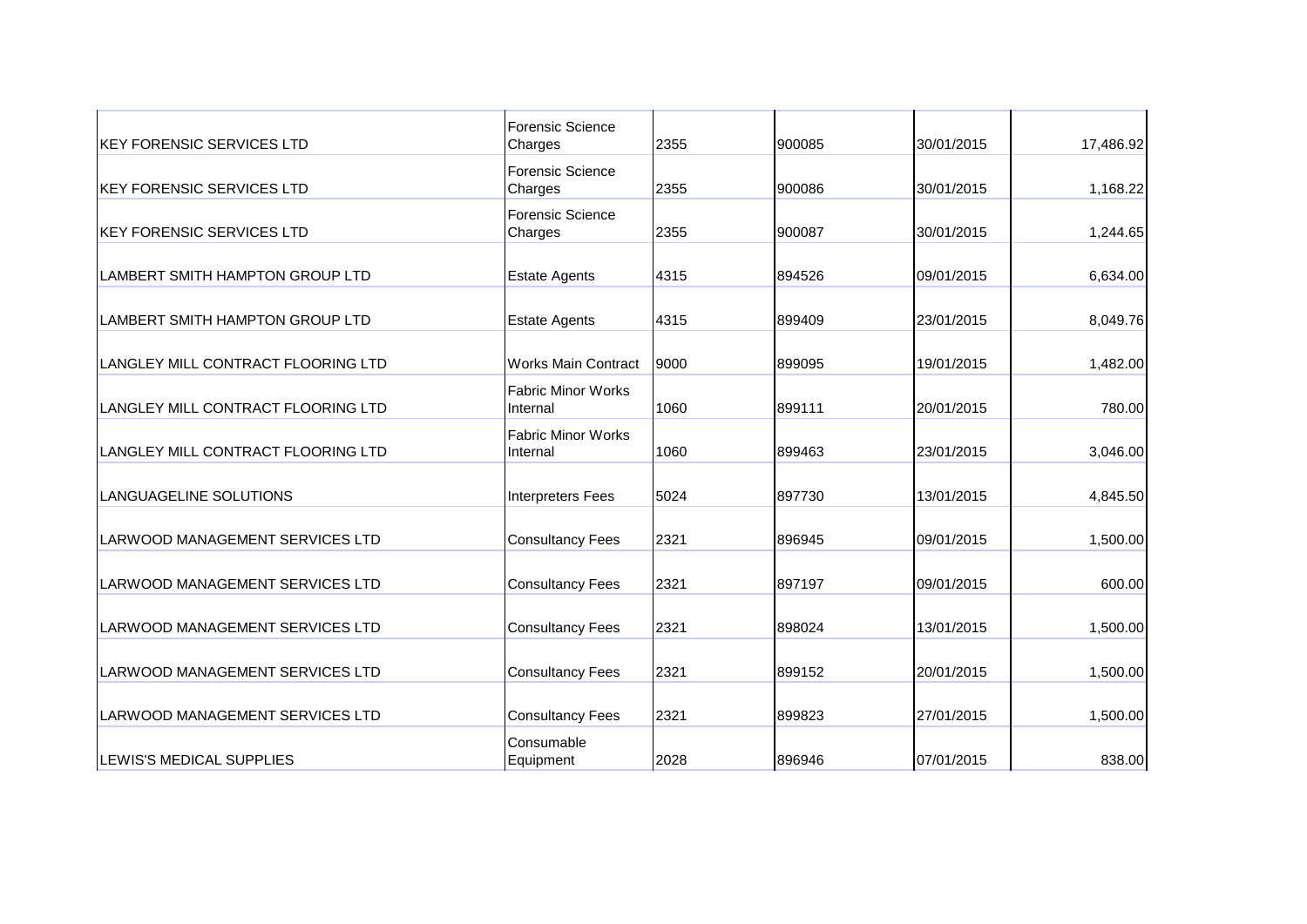| <b>LEWIS'S MEDICAL SUPPLIES</b> | Consumable<br>Equipment            | 2028 | 896947 | 07/01/2015 | 838.00   |
|---------------------------------|------------------------------------|------|--------|------------|----------|
| <b>LGC LTD</b>                  | Dna Cj Sample                      | 2352 | 896756 | 07/01/2015 | 8,438.52 |
| <b>LGC LTD</b>                  | <b>Forensic Science</b><br>Charges | 2355 | 896757 | 07/01/2015 | 1,576.55 |
| <b>LGC LTD</b>                  | <b>Forensic Science</b><br>Charges | 2355 | 899143 | 21/01/2015 | 1,820.09 |
| <b>LIFTWORK SERVICES LTD</b>    | Engine'Ing Reactive<br>Mechanical  | 1070 | 898050 | 20/01/2015 | 951.00   |
| <b>LYRECOUK</b>                 | <b>Printing &amp; Stationery</b>   | 4006 | 897047 | 09/01/2015 | 609.10   |
| <b>LYRECOUK</b>                 | <b>Printing &amp; Stationery</b>   | 4006 | 897048 | 09/01/2015 | 514.12   |
| <b>LYRECO UK</b>                | <b>Printing &amp; Stationery</b>   | 4006 | 897076 | 06/01/2015 | 797.70   |
| <b>LYRECOUK</b>                 | <b>Printing &amp; Stationery</b>   | 4006 | 898254 | 14/01/2015 | 581.31   |
| <b>LYRECO UK</b>                | <b>Printing &amp; Stationery</b>   | 4006 | 898540 | 16/01/2015 | 654.65   |
| MACILDOWIE ASSOCIATES LTD       | Pay - Agency Staff                 | 0028 | 897696 | 16/01/2015 | 989.23   |
| MACILDOWIE ASSOCIATES LTD       | Pay - Agency Staff                 | 0028 | 897698 | 15/01/2015 | 593.28   |
| MACILDOWIE ASSOCIATES LTD       | Pay - Agency Staff                 | 0028 | 898529 | 16/01/2015 | 580.69   |
| <b>MACOI LIMITED</b>            | Furniture                          | 2011 | 898668 | 20/01/2015 | 2,314.00 |
| <b>MACOI LIMITED</b>            | Furniture                          | 2011 | 898671 | 19/01/2015 | 7,457.18 |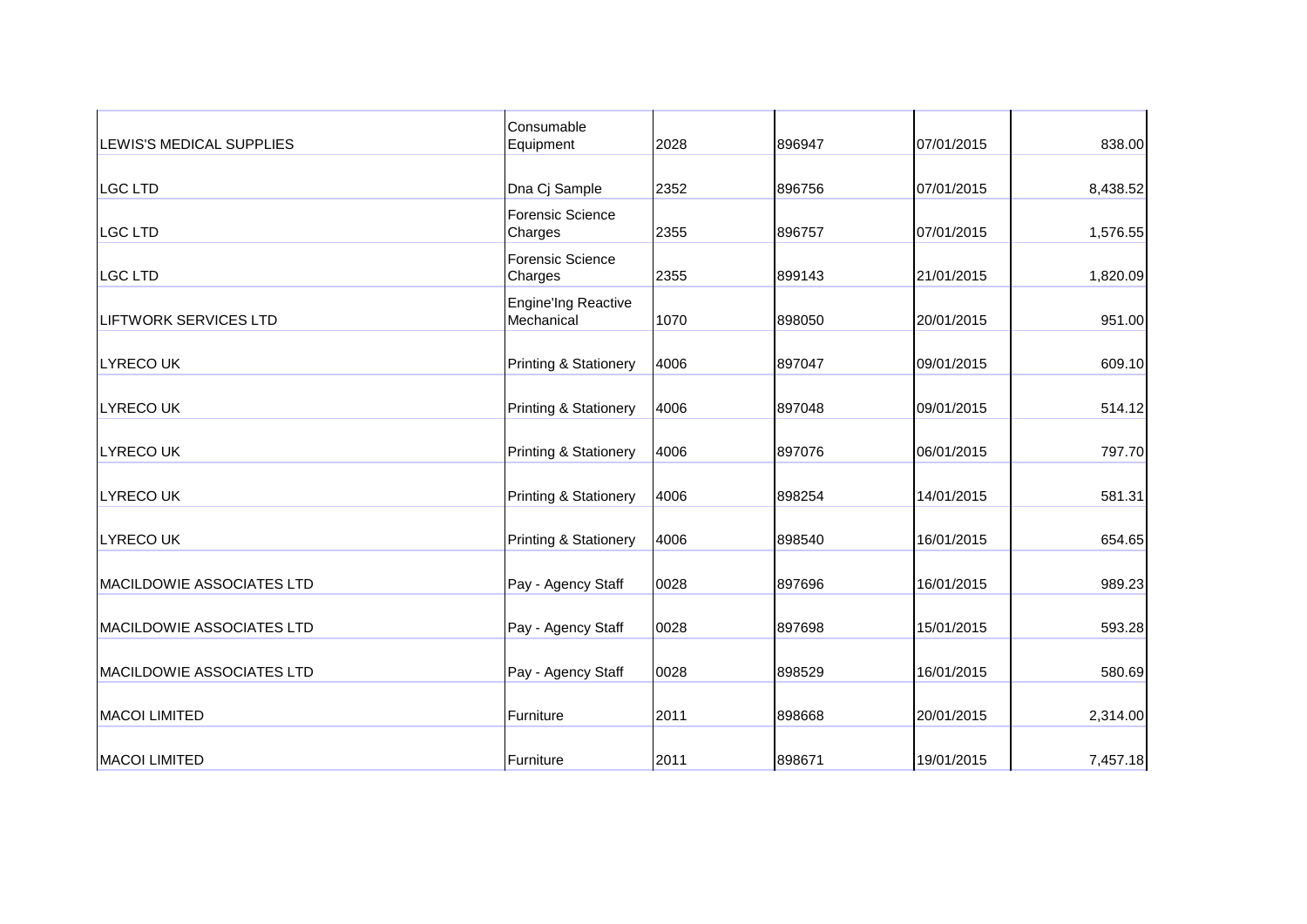| <b>MANSFIELD REFRIGERATION &amp; AIR COND CO LTD</b> | <b>Engineering Planned</b><br>Mechanical | 1065 | 897075 | 06/01/2015 | 1,677.00   |
|------------------------------------------------------|------------------------------------------|------|--------|------------|------------|
| <b>MANSFIELD REFRIGERATION &amp; AIR COND CO LTD</b> | <b>Engineering Planned</b><br>Mechanical | 1065 | 899097 | 19/01/2015 | 526.00     |
| <b>MANSFIELD REFRIGERATION &amp; AIR COND CO LTD</b> | <b>Engineering Planned</b><br>Mechanical | 1065 | 899121 | 20/01/2015 | 3,902.00   |
| <b>MANSFIELD REFRIGERATION &amp; AIR COND CO LTD</b> | <b>Engineering Planned</b><br>Mechanical | 1065 | 899559 | 23/01/2015 | 996.00     |
| <b>MATRAXIS LTD</b>                                  | <b>Consultancy Fees</b>                  | 2321 | 897411 | 13/01/2015 | 984.00     |
| MEDIA DISPLAYS LTD *                                 | Publicity                                | 4035 | 896809 | 07/01/2015 | 700.00     |
| <b>MEMEX TECHNOLOGY LTD</b>                          | Systems - F.I.D.                         | 2145 | 890534 | 16/01/2015 | 135,813.00 |
| MERCER RICHARDSON & PARTNERS LTD                     | <b>Consultancy Fees</b>                  | 2321 | 898274 | 14/01/2015 | 2,087.00   |
| METHODS PROFESSIONAL SERVICES LTD                    | <b>Consultancy Fees</b>                  | 2321 | 896951 | 14/01/2015 | 8,625.00   |
| METHODS PROFESSIONAL SERVICES LTD                    | <b>Consultancy Fees</b>                  | 2321 | 897090 | 05/01/2015 | 9,000.00   |
| METHODS PROFESSIONAL SERVICES LTD                    | <b>Consultancy Fees</b>                  | 2321 | 897459 | 14/01/2015 | 14,090.00  |
| <b>IMETHODS PROFESSIONAL SERVICES LTD</b>            | <b>Consultancy Fees</b>                  | 2321 | 897461 | 07/01/2015 | 4,500.00   |
| METHODS PROFESSIONAL SERVICES LTD                    | <b>Consultancy Fees</b>                  | 2321 | 897572 | 09/01/2015 | 6,800.00   |
| <b>MICRO SYSTEMATION AB</b>                          | <b>Training Fees</b>                     | 0539 | 899792 | 27/01/2015 | 1,295.00   |
| <b>IMICRO SYSTEMATION AB</b>                         | <b>Training Fees</b>                     | 0539 | 899793 | 27/01/2015 | 2,590.00   |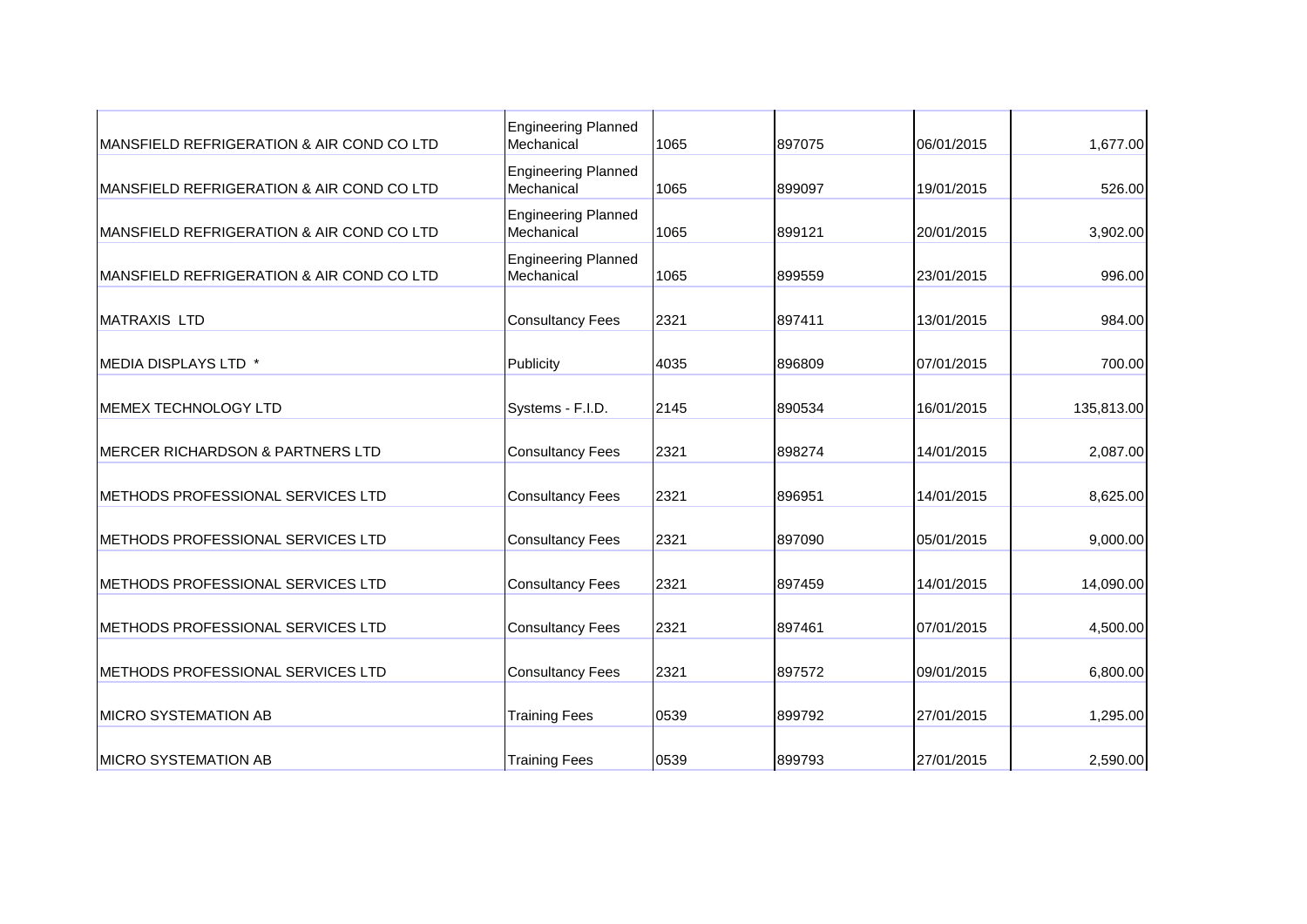| <b>MISTERTON PARISH COUNCIL</b>              | Service Charge                      | 1406 | 898303 | 19/01/2015 | 766.73    |
|----------------------------------------------|-------------------------------------|------|--------|------------|-----------|
| IMITIE CLEANING & ENVIRONMENTAL SERVICES LTD | Cleaning - Contract<br>Interior     | 1145 | 894378 | 28/01/2015 | 49,739.31 |
| IMITIE CLEANING & ENVIRONMENTAL SERVICES LTD | Cleaning - Contract<br>Interior     | 1145 | 897641 | 28/01/2015 | 49,739.31 |
| <b>MIVEN LTD</b>                             | Rents                               | 1306 | 898301 | 27/01/2015 | 86,375.55 |
| <b>MIVEN LTD</b>                             | Water - Charges                     | 1501 | 898307 | 19/01/2015 | 3,375.00  |
| <b>MIVEN LTD</b>                             | Water - Charges                     | 1501 | 898308 | 19/01/2015 | 3,375.00  |
| <b>MLL TELECOM</b>                           | Network Lines - Rental 2057         |      | 899388 | 23/01/2015 | 2,563.50  |
| <b>MLL TELECOM</b>                           | Network Lines - Rental 2057         |      | 899389 | 23/01/2015 | 1,947.00  |
| <b>MLL TELECOM</b>                           | Network Lines - Rental 2057         |      | 899824 | 28/01/2015 | 27,008.75 |
| MOUCHEL SHARED SERVICES                      | Financial Services -<br>Cont Out    | 4305 | 896997 | 07/01/2015 | 3,666.06  |
| MOUCHEL SHARED SERVICES                      | Financial Services -<br>Cont Out    | 4305 | 897573 | 09/01/2015 | 8,525.00  |
| MR JOHN BEGGS                                | Legal Fees                          | 2310 | 899832 | 27/01/2015 | 4,200.00  |
| NATIONAL MONITORING                          | <b>Victim And Witness</b><br>Alarms | 4042 | 898018 | 13/01/2015 | 12,402.92 |
| NATIONAL POLICE AID CONVOYS                  | Water - Charges                     | 1501 | 899835 | 28/01/2015 | 857.35    |
| <b>NCC PENSION FUND</b>                      | <b>Pension Strain</b>               | 0585 | 899706 | 27/01/2015 | 23,070.91 |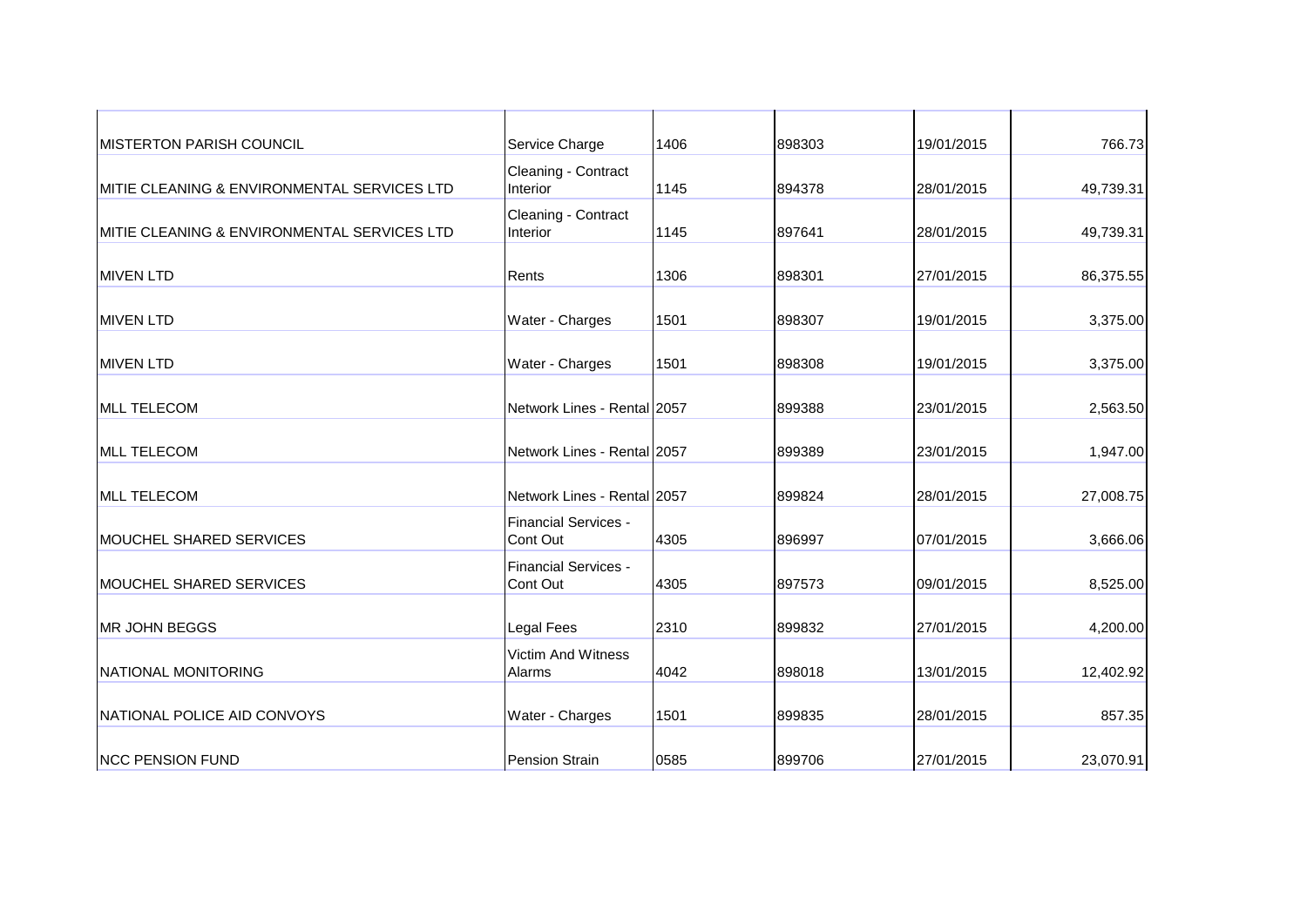| <b>NEOPOST FINANCE LTD</b>        | Postage                                  | 4026 | 897419 | 09/01/2015 | 1,283.72  |
|-----------------------------------|------------------------------------------|------|--------|------------|-----------|
| INOBLE KHAN LTD                   | <b>Training Fees</b>                     | 0539 | 899752 | 27/01/2015 | 1,800.00  |
| NORTH PROCUREMENT CONSULTANCY LTD | Pay - Agency Staff                       | 0028 | 898025 | 13/01/2015 | 3,948.00  |
| NORTH PROCUREMENT CONSULTANCY LTD | Pay - Agency Staff                       | 0028 | 899514 | 23/01/2015 | 5,076.00  |
| NORTHGATE VEHICLE HIRE LTD        | <b>Hire Of Vehicles</b>                  | 3006 | 899392 | 28/01/2015 | 501.45    |
| NOTTINGHAM AUDI                   | Routine Maint - Non<br><b>Drive Slot</b> | 3417 | 895007 | 19/01/2015 | 604.60    |
| NOTTINGHAM CITY COUNCIL           | <b>Training Fees</b>                     | 0539 | 890381 | 07/01/2015 | 800.00    |
| NOTTINGHAM CITY COUNCIL           | Pay - Agency Staff                       | 0028 | 898032 | 14/01/2015 | 15,601.94 |
| NOTTINGHAM CITY COUNCIL           | Payments/Contrib To<br>Partners          | 4346 | 899156 | 21/01/2015 | 6,640.23  |
| NOTTINGHAM PEST CONTROL LTD       | Support - Pest Control 2335              |      | 896961 | 05/01/2015 | 684.00    |
| NOTTINGHAMSHIRE COUNTY COUNCIL    | Pay - Agency Staff                       | 0028 | 896450 | 23/01/2015 | 9,458.72  |
| NOTTINGHAMSHIRE COUNTY COUNCIL    | Consumable<br>Equipment                  | 2028 | 898691 | 19/01/2015 | 800.00    |
| NOTTINGHAMSHIRE COUNTY COUNCIL    | Publicity                                | 4035 | 899494 | 23/01/2015 | 4,000.00  |
| NOTTS POLICE FEDERATION FUND      | Service Charge                           | 1406 | 898677 | 16/01/2015 | 1,000.00  |
| <b>ODYSSEY HR LTD</b>             | <b>Consultancy Fees</b>                  | 2321 | 898305 | 14/01/2015 | 3,850.00  |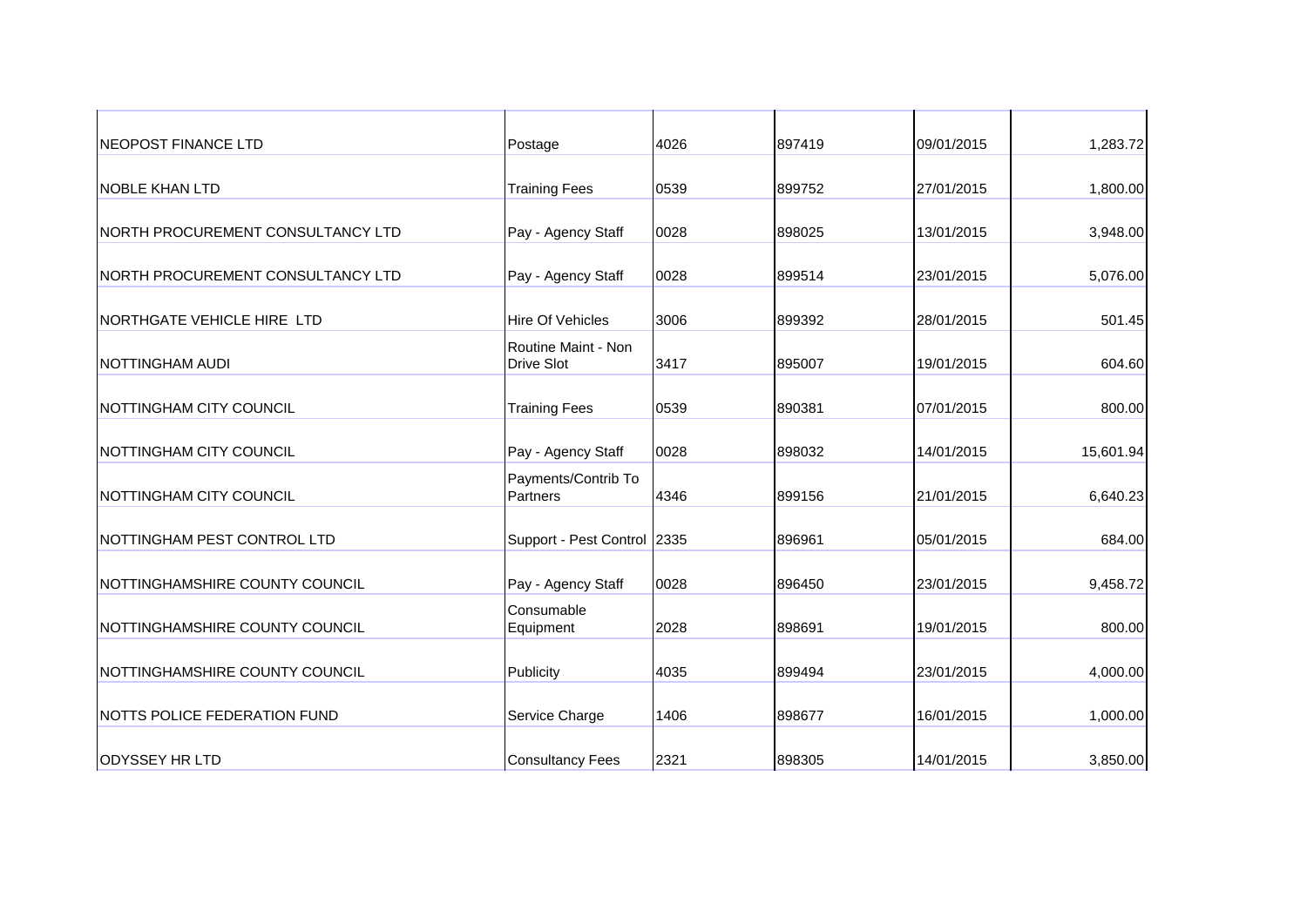| OFFICE OF THE POLICE AND CRIME COMMISSIONER | Systems - F.I.D.                 | 2145 | 897111 | 23/01/2015 | 15,156.47 |
|---------------------------------------------|----------------------------------|------|--------|------------|-----------|
| OFFICE OF THE POLICE AND CRIME COMMISSIONER | Collaboration<br>Contributions   | 4345 | 899411 | 23/01/2015 | 10,000.00 |
| OFFICE OF THE POLICE AND CRIME COMMISSIONER | Collaboration<br>Contributions   | 4345 | 899838 | 28/01/2015 | 8,192.36  |
| <b>ORACLE CORPORATION UK LTD</b>            | <b>Other Systems</b><br>Licenses | 2146 | 897574 | 13/01/2015 | 35,738.84 |
| <b>ORCHID CELLMARK LTD</b>                  | Dna Cj Sample                    | 2352 | 898707 | 16/01/2015 | 4,050.00  |
| <b>ORCHID CELLMARK LTD</b>                  | Dna Cj Sample                    | 2352 | 898709 | 16/01/2015 | 9,399.50  |
| <b>ORCHID CELLMARK LTD</b>                  | Dna Cj Sample                    | 2352 | 898711 | 16/01/2015 | 2,840.00  |
| <b>ORCHID CELLMARK LTD</b>                  | Dna Cj Sample                    | 2352 | 898712 | 16/01/2015 | 555.00    |
| <b>ORCHID CELLMARK LTD</b>                  | Dna Cj Sample                    | 2352 | 898715 | 16/01/2015 | 1,030.00  |
| <b>ORCHID CELLMARK LTD</b>                  | Dna Cj Sample                    | 2352 | 898716 | 16/01/2015 | 1,315.00  |
| <b>ORCHID CELLMARK LTD</b>                  | Dna Cj Sample                    | 2352 | 898718 | 16/01/2015 | 640.00    |
| <b>ORCHID CELLMARK LTD</b>                  | Dna Cj Sample                    | 2352 | 899196 | 23/01/2015 | 2,180.00  |
| <b>ORCHID CELLMARK LTD</b>                  | Dna Cj Sample                    | 2352 | 899198 | 23/01/2015 | 9,318.00  |
| <b>ORCHID CELLMARK LTD</b>                  | Dna Cj Sample                    | 2352 | 899199 | 23/01/2015 | 2,110.00  |
| <b>ORCHID CELLMARK LTD</b>                  | Dna Cj Sample                    | 2352 | 899201 | 23/01/2015 | 520.00    |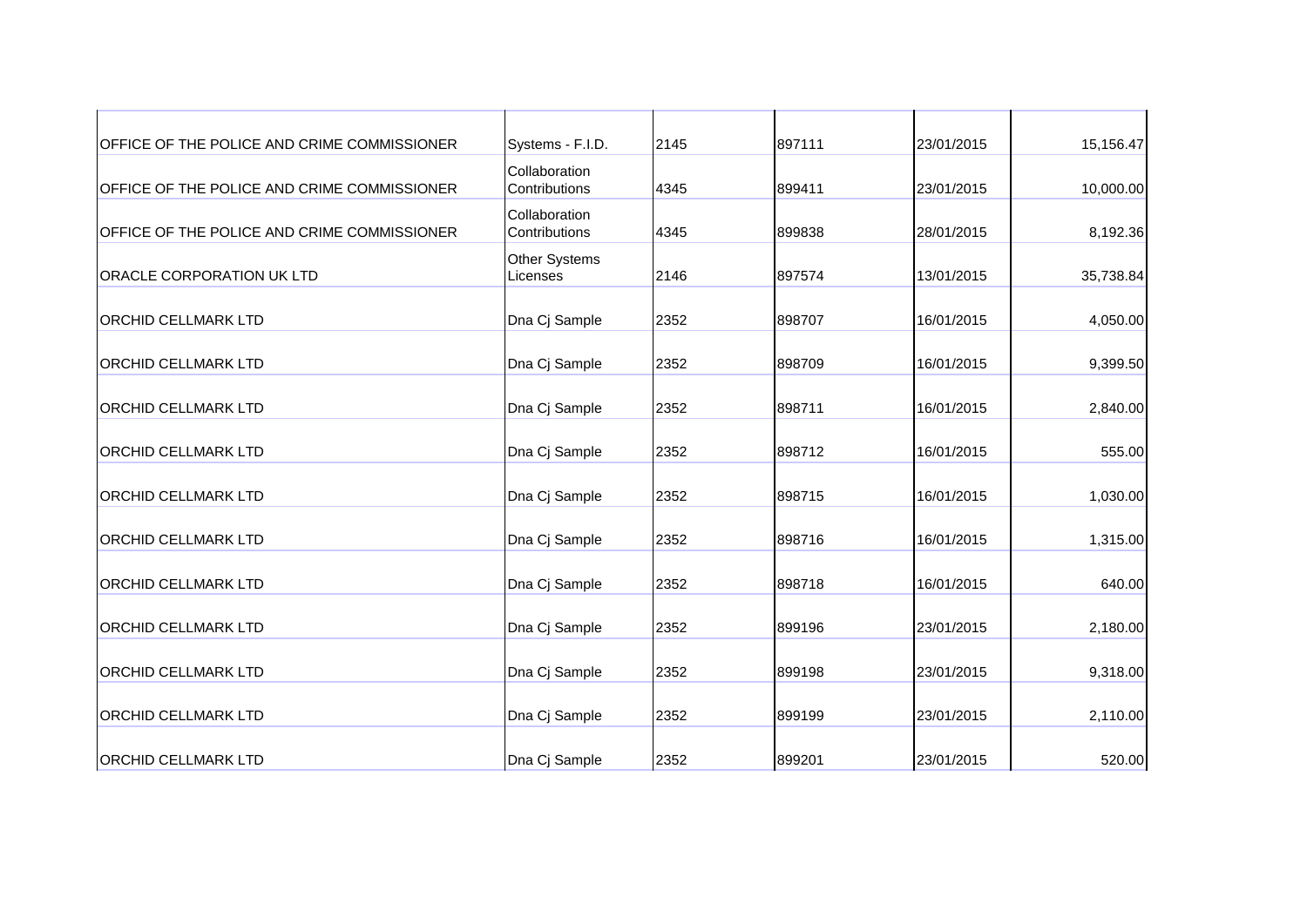| Dna Cj Sample                    | 2352 | 899203 | 23/01/2015 | 1,010.00 |
|----------------------------------|------|--------|------------|----------|
| Dna Cj Sample                    | 2352 | 899205 | 23/01/2015 | 520.00   |
| Dna Cj Sample                    | 2352 | 899208 | 23/01/2015 | 840.00   |
| <b>Consultancy Fees</b>          | 2321 | 897899 | 13/01/2015 | 1,606.20 |
| <b>Consultancy Fees</b>          | 2321 | 897900 | 13/01/2015 | 4,514.40 |
| Dev<br>Books/Publications<br>Etc | 4031 | 898681 | 16/01/2015 | 1,310.80 |
| Dev<br>Books/Publications<br>Etc | 4031 | 899512 | 23/01/2015 | 1,286.61 |
| Dev<br>Books/Publications<br>Etc | 4031 | 900079 | 28/01/2015 | 1,047.20 |
| Energy - Oil                     | 1109 | 898749 | 20/01/2015 | 5,244.46 |
| Spoc Charges                     | 2052 | 897424 | 16/01/2015 | 700.00   |
| <b>Training Fees</b>             | 0539 | 894508 | 07/01/2015 | 2,000.00 |
| <b>Training Fees</b>             | 0539 | 894509 | 07/01/2015 | 1,000.00 |
| Legal Fees                       | 2310 | 899132 | 20/01/2015 | 810.00   |
| Waste - Other                    | 1176 | 894873 | 05/01/2015 | 1,461.40 |
|                                  |      |        |            |          |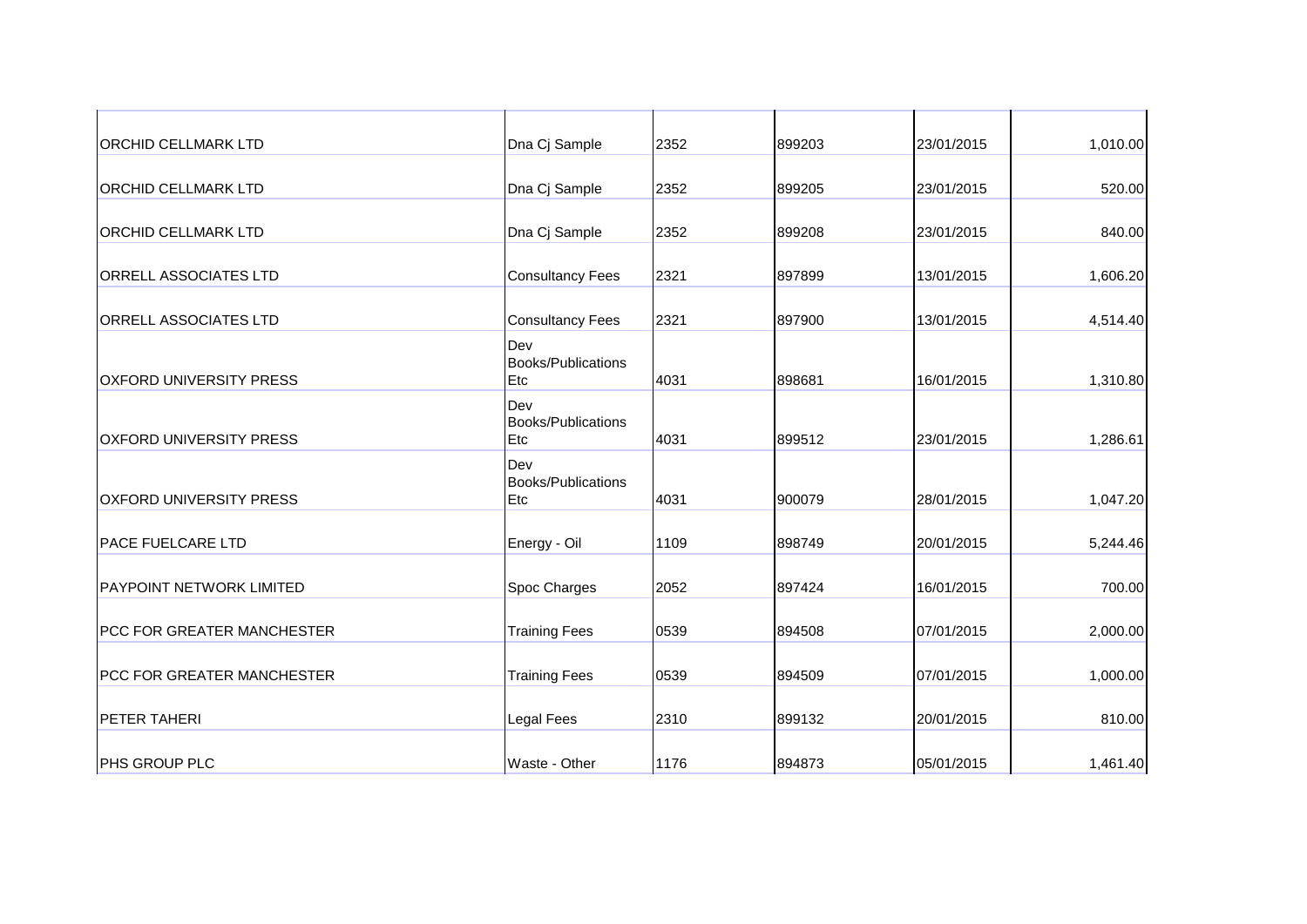| <b>PHS GROUP PLC</b>                         | Waste - Other                     | 1176 | 897721 | 16/01/2015 | 2,169.77  |
|----------------------------------------------|-----------------------------------|------|--------|------------|-----------|
| <b>PINK ELEPHANT EMEA LTD</b>                | <b>Training Fees</b>              | 0539 | 897575 | 09/01/2015 | 2,828.55  |
| <b>PINK ELEPHANT EMEA LTD</b>                | <b>Training Fees</b>              | 0539 | 897576 | 09/01/2015 | 2,828.55  |
| <b>IPINK ELEPHANT EMEA LTD</b>               | <b>Training Fees</b>              | 0539 | 898026 | 13/01/2015 | 3,771.40  |
| <b>PMD MAGNETICS</b>                         | Consumable<br>Equipment           | 2028 | 895244 | 21/01/2015 | 2,616.00  |
| <b>PMD MAGNETICS</b>                         | Consumable<br>Equipment           | 2028 | 895245 | 21/01/2015 | 2,616.00  |
| <b>PMD MAGNETICS</b>                         | Consumable<br>Equipment           | 2028 | 897198 | 12/01/2015 | 2,725.00  |
| <b>PMD MAGNETICS</b>                         | Tape Recording Equip 2121         |      | 899343 | 23/01/2015 | 5,160.00  |
| POLICE & CRIME COMMISSIONER FOR LINCOLNSHIRE | Foreign Force Pay<br>(Not M Aid)  | 0182 | 896424 | 07/01/2015 | 677.24    |
| POLICE&CRIME COMMISSIONER NORTHAMPTONSHIRE   | Collaboration<br>Contributions    | 4345 | 899354 | 23/01/2015 | 14,629.00 |
| POLICE&CRIME COMMISSIONER SOUTH YORKSHIRE    | Hospitality                       | 5045 | 895016 | 28/01/2015 | 816.00    |
| <b>POST OFFICE LTD</b>                       | <b>Vehicle Licenses</b>           | 3220 | 897528 | 09/01/2015 | 645.00    |
| PRICE WESTERN LEATHER CO LTD                 | Clothing & Uniform -<br>Purchases | 9204 | 895298 | 09/01/2015 | 957.00    |
| <b>PROACTIS GROUP LTD</b>                    | Systems - Support<br>Departments  | 2152 | 896741 | 05/01/2015 | 5,750.00  |
| QA LTD                                       | <b>Training Fees</b>              | 0539 | 897602 | 09/01/2015 | 2,589.00  |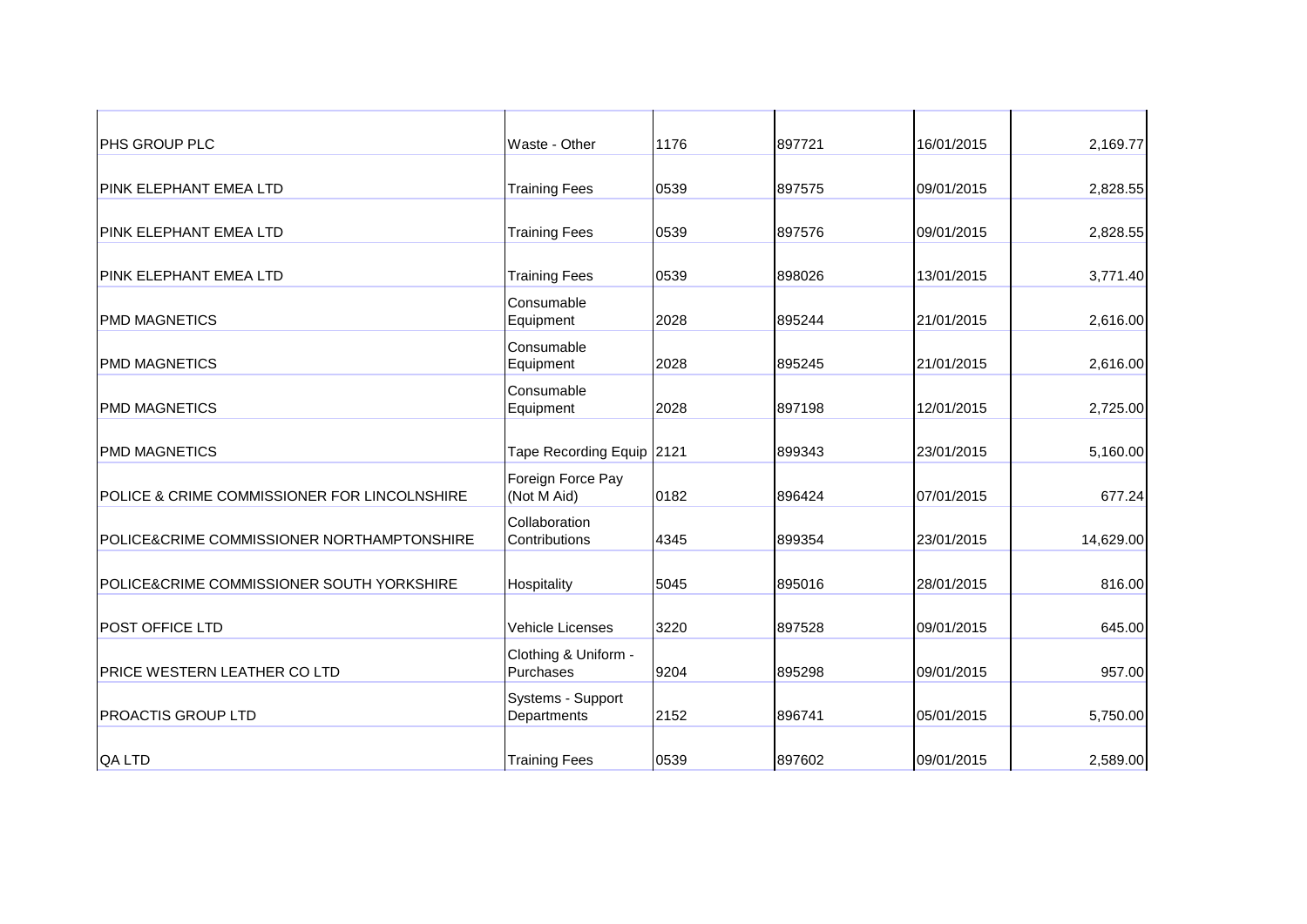| <b>QA LTD</b>                           | <b>Training Fees</b>               | 0539 | 899065 | 19/01/2015 | 1,921.50  |
|-----------------------------------------|------------------------------------|------|--------|------------|-----------|
| QT & C LTD                              | <b>Training Fees</b>               | 0539 | 899794 | 26/01/2015 | 1,990.27  |
| <b>RB HAWKINS &amp; ASSOCIATES</b>      | <b>Forensic Science</b><br>Charges | 2355 | 897726 | 13/01/2015 | 1,090.60  |
| <b>RECOVERY MANAGEMENT SERVICES LTD</b> | Vehicle Recovery                   | 3516 | 899508 | 23/01/2015 | 3,415.00  |
| <b>REED SPECIALIST RECRUITMENT</b>      | Pay - Agency Staff                 | 0028 | 895619 | 13/01/2015 | 5,881.46  |
| <b>REED SPECIALIST RECRUITMENT</b>      | Pay - Agency Staff                 | 0028 | 896742 | 13/01/2015 | 5,117.91  |
| <b>REED SPECIALIST RECRUITMENT</b>      | Pay - Agency Staff                 | 0028 | 897434 | 13/01/2015 | 19,021.96 |
| <b>REED SPECIALIST RECRUITMENT</b>      | Pay - Agency Staff                 | 0028 | 898551 | 16/01/2015 | 2,549.78  |
| <b>REED SPECIALIST RECRUITMENT</b>      | Pay - Agency Staff                 | 0028 | 899435 | 23/01/2015 | 8,239.25  |
| <b>REED SPECIALIST RECRUITMENT</b>      | Pay - Agency Staff                 | 0028 | 900207 | 30/01/2015 | 6,021.69  |
| <b>RICOH UK LTD</b>                     | It - Hardware/Other<br>Costs       | 9007 | 898277 | 14/01/2015 | 82,388.11 |
| <b>RICOH UK LTD</b>                     | It - Hardware/Other<br>Costs       | 9007 | 899417 | 23/01/2015 | 5,262.00  |
| <b>RICOH UK LTD</b>                     | It - Hardware/Other<br>Costs       | 9007 | 899418 | 23/01/2015 | 15,258.00 |
| <b>RICOH UK LTD</b>                     | It - Hardware/Other<br>Costs       | 9007 | 899419 | 23/01/2015 | 32,470.00 |
| <b>RICOH UK LTD</b>                     | It - Hardware/Other<br>Costs       | 9007 | 899420 | 23/01/2015 | 6,779.00  |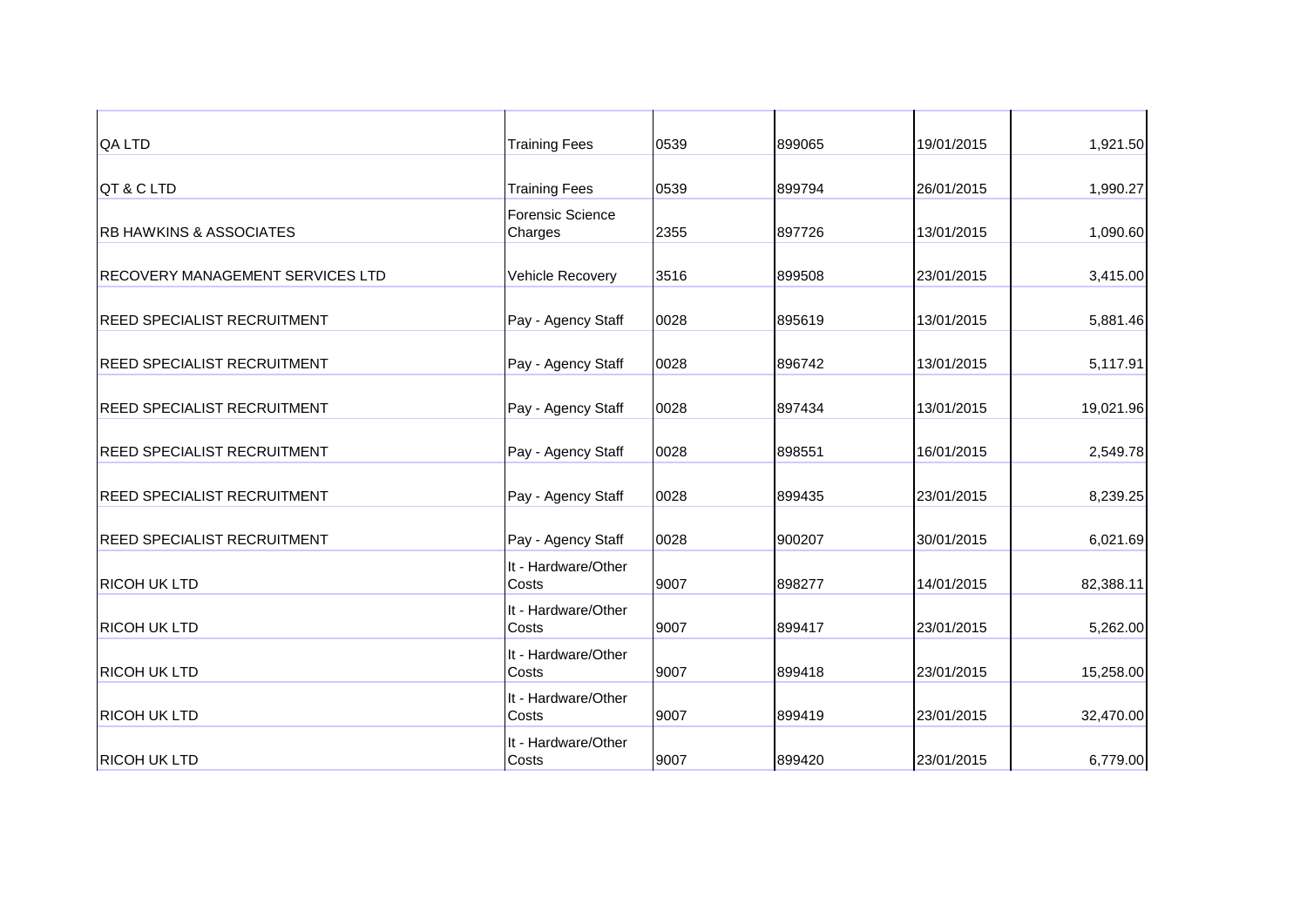| <b>RICOH UK LTD</b>               | It - Hardware/Other<br>Costs   | 9007 | 899421 | 28/01/2015 | 1,782.00  |
|-----------------------------------|--------------------------------|------|--------|------------|-----------|
| <b>RICOH UK LTD</b>               | It - Hardware/Other<br>Costs   | 9007 | 899423 | 23/01/2015 | 38,684.00 |
| <b>RICOH UK LTD</b>               | It - Hardware/Other<br>Costs   | 9007 | 899425 | 23/01/2015 | 1,222.00  |
| <b>RICOH UK LTD</b>               | It - Hardware/Other<br>Costs   | 9007 | 899431 | 28/01/2015 | 594.00    |
| <b>RICOH UK LTD</b>               | Photocopying - Copy<br>Charges | 4016 | 899509 | 28/01/2015 | 48,518.93 |
| <b>RICOH UK LTD</b>               | Photocopying - Copy<br>Charges | 4016 | 899510 | 23/01/2015 | 23,477.27 |
| <b>ROYAL MAIL GROUP LTD</b>       | Postage                        | 4026 | 897036 | 07/01/2015 | 2,301.53  |
| <b>ROYAL MAIL GROUP LTD</b>       | Postage                        | 4026 | 897119 | 07/01/2015 | 1,335.25  |
| <b>ROYAL MAIL GROUP LTD</b>       | Postage                        | 4026 | 897723 | 13/01/2015 | 1,218.26  |
| <b>ROYAL MAIL GROUP LTD</b>       | Postage                        | 4026 | 898686 | 16/01/2015 | 2,377.47  |
| <b>ROYAL MAIL GROUP LTD</b>       | Postage                        | 4026 | 899555 | 27/01/2015 | 2,297.88  |
| <b>RUSHCLIFFE BOROUGH COUNCIL</b> | Rates/Council Tax              | 1305 | 899442 | 23/01/2015 | 1,106.85  |
| <b>RUSHCLIFFE BOROUGH COUNCIL</b> | Rates/Council Tax              | 1305 | 899443 | 23/01/2015 | 1,085.70  |
| <b>SBL LTD</b>                    | It - Hardware/Other<br>Costs   | 9007 | 897578 | 13/01/2015 | 1,597.08  |
| <b>SBL LTD</b>                    | It - Hardware/Other<br>Costs   | 9007 | 899825 | 28/01/2015 | 12,634.80 |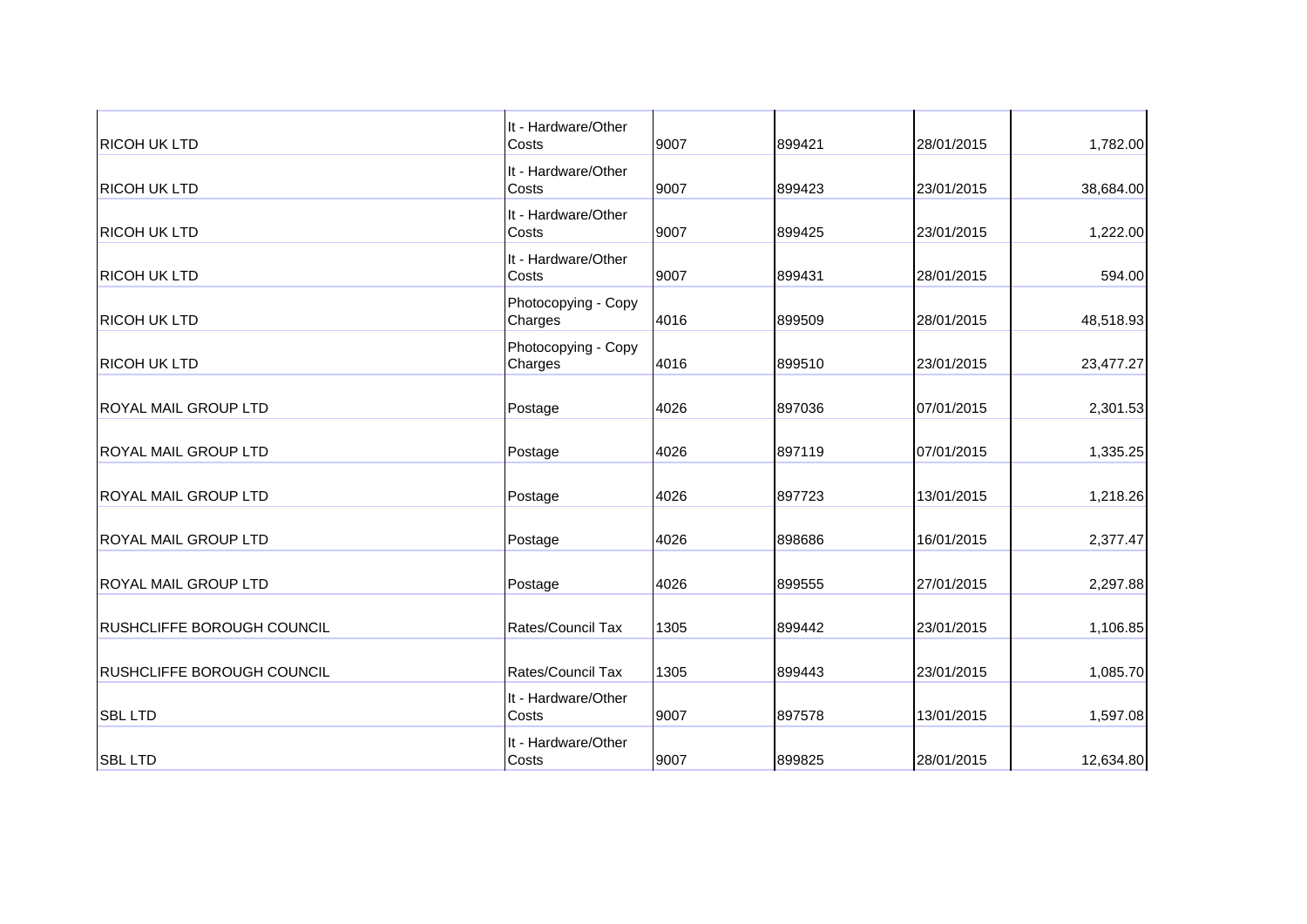| <b>SCOTTISH POLICE AUTHORITY</b>           | <b>Training Fees</b>              | 0539 | 898304 | 14/01/2015 | 1,859.61 |
|--------------------------------------------|-----------------------------------|------|--------|------------|----------|
| SHAKESPEARE STREET INVESTMENT COLTD        | Car Wash                          | 3410 | 897069 | 16/01/2015 | 806.45   |
| SHIRE PROFESSIONAL CHARTERED PSYCHOLOGISTS | <b>Officer Recruitment</b>        | 4021 | 899458 | 23/01/2015 | 1,919.00 |
| <b>SKYGUARD LIMITED</b>                    | Victim And Witness<br>Alarms      | 4042 | 898682 | 19/01/2015 | 1,620.00 |
| <b>SLATER ELECTRICAL SERVICES LTD</b>      | Engine'Ing Reactive<br>Electrical | 1071 | 899459 | 23/01/2015 | 569.09   |
| SOLOS CONSULTANTS LIMITED *                | Pay - Agency Staff                | 0028 | 896723 | 09/01/2015 | 881.71   |
| <b>SOLOS CONSULTANTS LIMITED *</b>         | Pay - Agency Staff                | 0028 | 896724 | 09/01/2015 | 758.87   |
| SOLOS CONSULTANTS LIMITED *                | Pay - Agency Staff                | 0028 | 896725 | 09/01/2015 | 758.87   |
| <b>SOLOS CONSULTANTS LIMITED *</b>         | <b>Fees Other</b>                 | 9005 | 896726 | 09/01/2015 | 893.90   |
| SOLOS CONSULTANTS LIMITED *                | Pay - Agency Staff                | 0028 | 896974 | 09/01/2015 | 758.87   |
| <b>SOLOS CONSULTANTS LIMITED *</b>         | Pay - Agency Staff                | 0028 | 896979 | 09/01/2015 | 758.87   |
| <b>SOLOS CONSULTANTS LIMITED *</b>         | <b>Fees Other</b>                 | 9005 | 896980 | 09/01/2015 | 893.90   |
| <b>SOLOS CONSULTANTS LIMITED *</b>         | <b>Fees Other</b>                 | 9005 | 898028 | 16/01/2015 | 1,251.46 |
| SOLOS CONSULTANTS LIMITED *                | Pay - Agency Staff                | 0028 | 898031 | 15/01/2015 | 1,370.23 |
| SOLOS CONSULTANTS LIMITED *                | Pay - Agency Staff                | 0028 | 899345 | 28/01/2015 | 758.87   |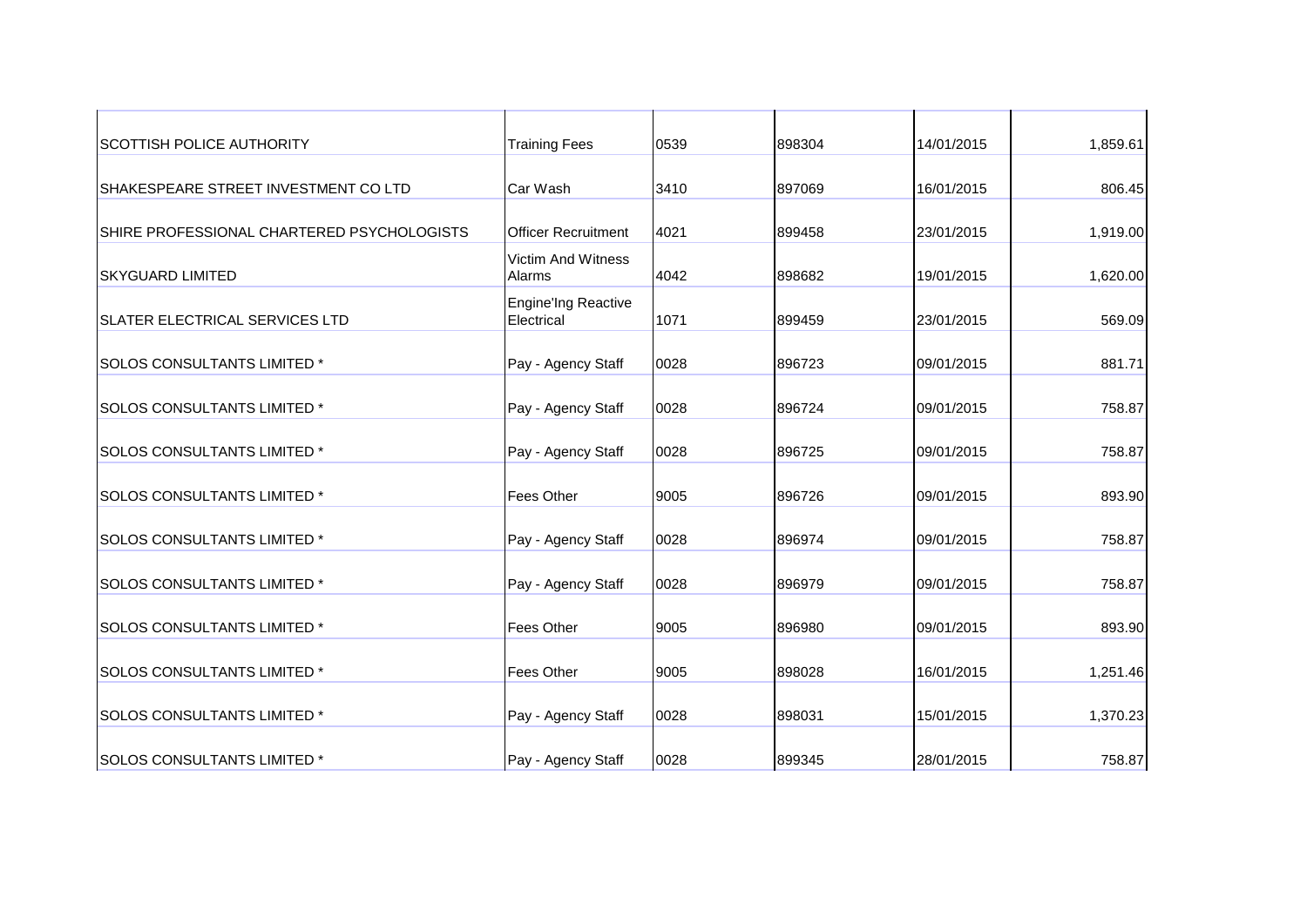| Pay - Agency Staff                | 0028 | 899347 | 28/01/2015 | 1,358.31 |
|-----------------------------------|------|--------|------------|----------|
| <b>Fees Other</b>                 | 9005 | 899348 | 28/01/2015 | 893.90   |
| Pay - Agency Staff                | 0028 | 900069 | 30/01/2015 | 881.71   |
| Pay - Agency Staff                | 0028 | 900071 | 30/01/2015 | 758.87   |
| Pay - Agency Staff                | 0028 | 900072 | 30/01/2015 | 758.87   |
| Fabric Planned Non-<br>Structural | 1051 | 898675 | 16/01/2015 | 1,232.00 |
| Fabric Planned Non-<br>Structural | 1051 | 899491 | 23/01/2015 | 4,547.00 |
| It - Hardware/Other<br>Costs      | 9007 | 899712 | 27/01/2015 | 1,347.00 |
| Other Systems<br>Licenses         | 2146 | 896746 | 07/01/2015 | 2,198.35 |
| Other Systems<br>Licenses         | 2146 | 899704 | 27/01/2015 | 2,239.82 |
| Weapons &<br>Ammunition           | 2035 | 897580 | 09/01/2015 | 1,150.00 |
| Clothing & Uniform -<br>Purchases | 9204 | 897435 | 16/01/2015 | 508.50   |
| Phone Bill Recharges              | 2045 | 899127 | 28/01/2015 | 893.90   |
| Phone Bill Recharges              | 2045 | 899131 | 28/01/2015 | 2,924.38 |
| Maintenance Of<br>Prisoners       | 5040 | 897624 | 09/01/2015 | 2,254.25 |
|                                   |      |        |            |          |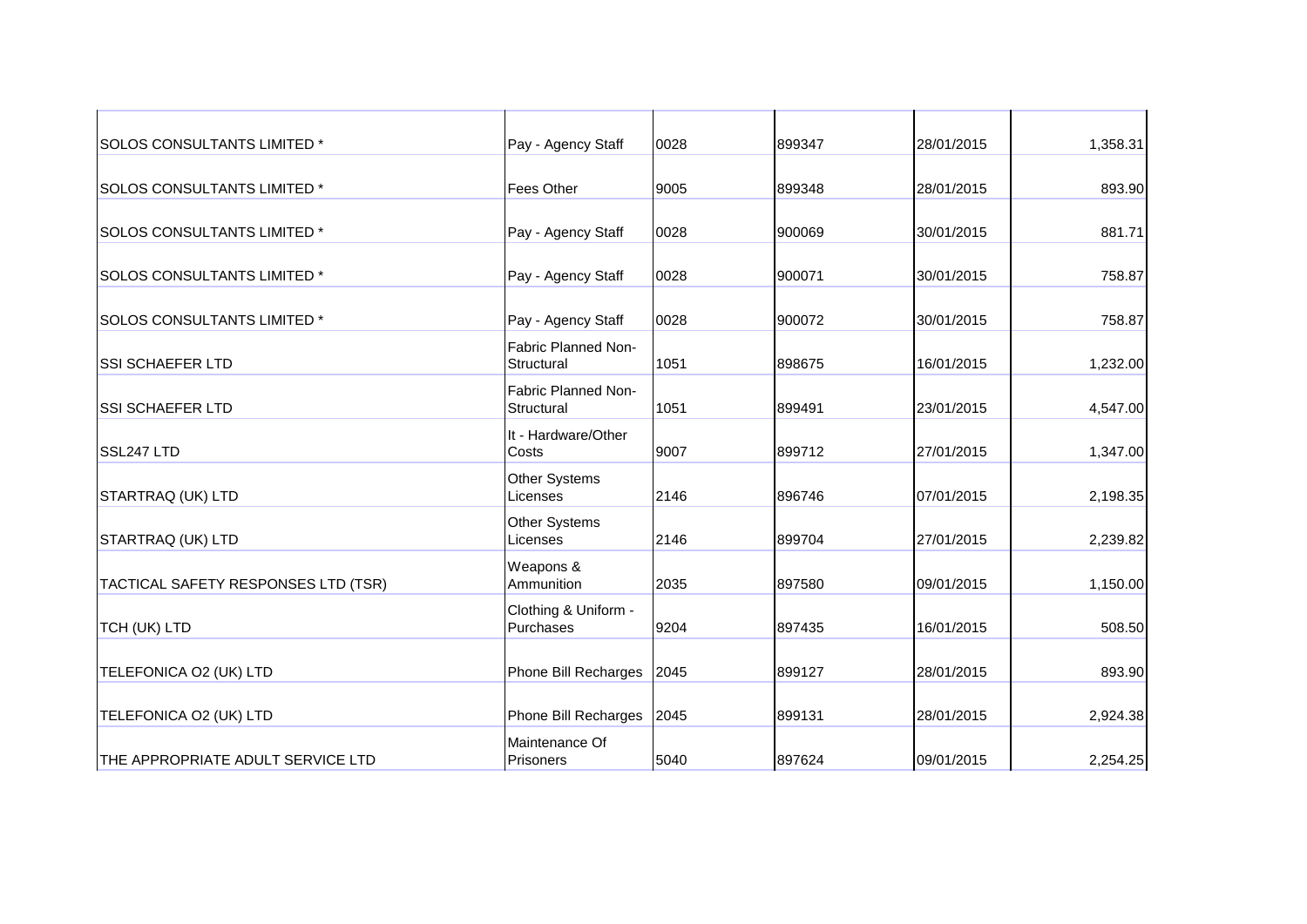| THE DANWOOD GROUP LTD            | Photocopying - Copy<br>Charges      | 4016 | 898550 | 16/01/2015 | 918.59     |
|----------------------------------|-------------------------------------|------|--------|------------|------------|
| THE METROPOLITAN POLICE SERVICE  | <b>Training Fees</b>                | 0539 | 899519 | 23/01/2015 | 2,002.00   |
| TOTAL INTEGRATED SOLUTIONS LTD   | <b>Works Main Contract</b>          | 9000 | 898995 | 19/01/2015 | 1,925.00   |
| <b>TRAIN TO EQUIP</b>            | <b>Training Fees</b>                | 0539 | 898561 | 15/01/2015 | 1,509.80   |
| <b>TRUSTMARQUE SOLUTIONS LTD</b> | It - Hardware/Other<br>Costs        | 9007 | 896797 | 12/01/2015 | 25,000.00  |
| TRUVELO (UK) LTD                 | New Equipment                       | 2027 | 882925 | 06/01/2015 | 156,375.00 |
| TRUVELO (UK) LTD                 | New Equipment                       | 2027 | 894352 | 06/01/2015 | 168,000.00 |
| TRUVELO (UK) LTD                 | <b>New Equipment</b>                | 2027 | 900155 | 30/01/2015 | 64,375.00  |
| <b>UNIPAR SERVICES</b>           | New Equipment                       | 2027 | 897889 | 13/01/2015 | 24,898.50  |
| UNIVERSITY OF LEICESTER          | Miscellaneous Medical<br>Fees       | 2319 | 895018 | 27/01/2015 | 2,510.00   |
| UNIVERSITY OF LEICESTER          | Miscellaneous Medical<br>Fees       | 2319 | 895019 | 30/01/2015 | 2,510.00   |
| <b>VAULT CONTRACTS LTD</b>       | <b>Victim And Witness</b><br>Alarms | 4042 | 895975 | 09/01/2015 | 2,918.00   |
| <b>VENSON NOTTS LTD</b>          | Pence Per Mile<br>Charge            | 3525 | 878097 | 07/01/2015 | 55,314.44  |
| <b>VENSON NOTTS LTD</b>          | Pence Per Mile<br>Charge            | 3525 | 894522 | 13/01/2015 | 44,357.68  |
| <b>VENSON NOTTS LTD</b>          | Pence Per Mile<br>Charge            | 3525 | 894687 | 13/01/2015 | 246,770.72 |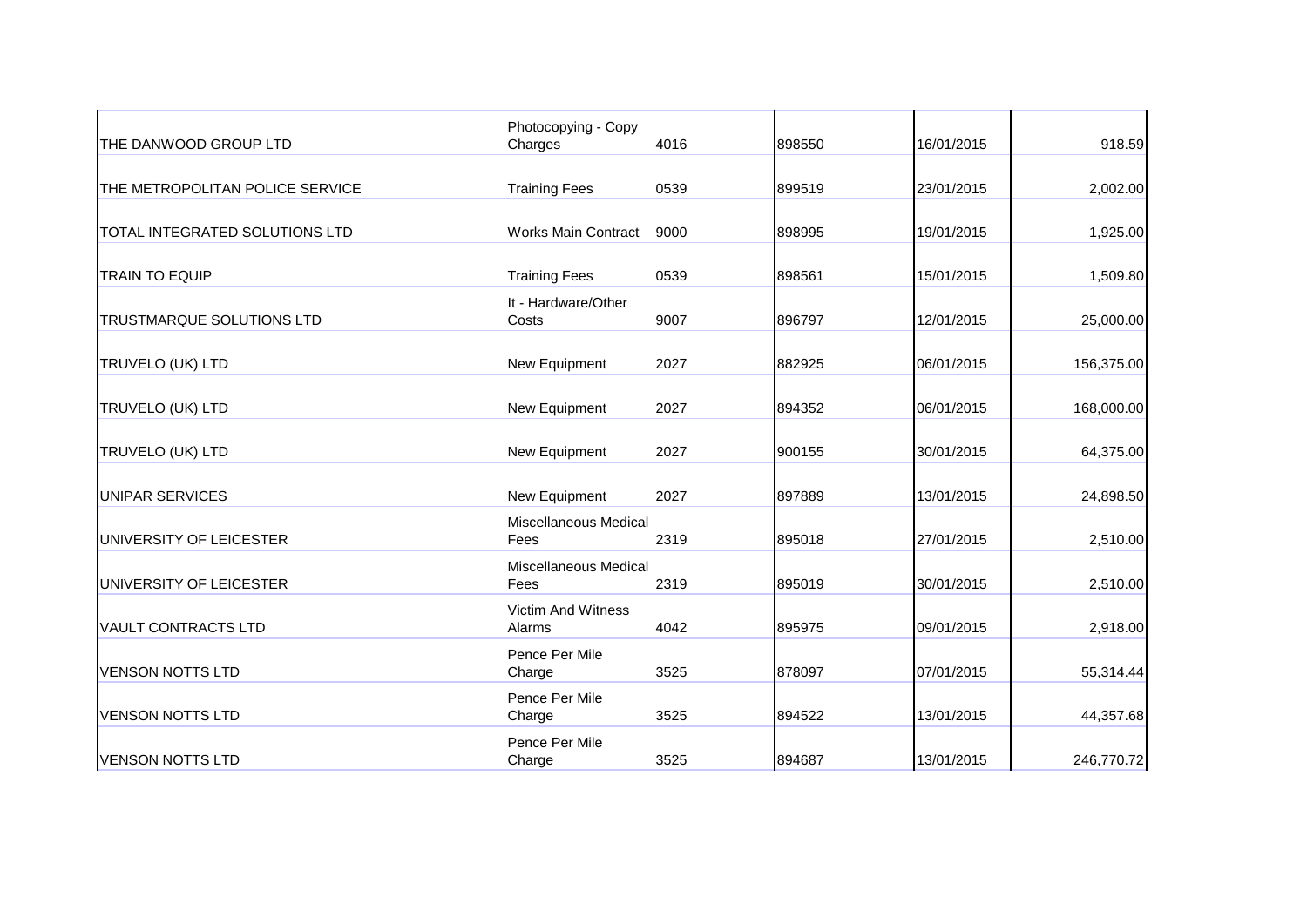| <b>VENSON NOTTS LTD</b>            | Pence Per Mile<br>Charge                 | 3525 | 897417 | 19/01/2015 | $-3,495.43$ |
|------------------------------------|------------------------------------------|------|--------|------------|-------------|
| <b>VENSON NOTTS LTD</b>            | Pence Per Mile<br>Charge                 | 3525 | 897425 | 27/01/2015 | 266,239.57  |
| <b>VENSON NOTTS LTD</b>            | Pence Per Mile<br>Charge                 | 3525 | 897426 | 27/01/2015 | 22,917.75   |
| <b>VICTORIA CENTRE PARTNERSHIP</b> | Car Park Spaces Rent 1310                |      | 897430 | 16/01/2015 | 5,456.77    |
| <b>VIKING ARMS LTD</b>             | Clothing & Uniform -<br>Purchases        | 9204 | 899831 | 28/01/2015 | 8,490.00    |
| VIRGIN MEDIA BUSINESS *            | Network Lines - Rental 2057              |      | 898371 | 15/01/2015 | 13,523.64   |
| <b>VIRGIN MEDIA BUSINESS *</b>     | Network Lines - Rental 2057              |      | 899791 | 27/01/2015 | 999.24      |
| VISTAGE INTERNATIONAL (UK) LTD     | <b>Lmd Training Fees</b>                 | 0531 | 897070 | 16/01/2015 | 1,275.00    |
| <b>VODAFONE</b>                    | <b>Police National</b><br><b>Network</b> | 2053 | 899393 | 27/01/2015 | 1,776.00    |
| <b>VODAFONE CORPORATE</b>          | Phone Bill Recharges                     | 2045 | 896812 | 05/01/2015 | 1,222.19    |
| <b>VODAFONE CORPORATE</b>          | Phone Bill Recharges                     | 2045 | 896813 | 06/01/2015 | 31,735.11   |
| <b>VODAFONE CORPORATE</b>          | Phone Bill Recharges                     | 2045 | 897029 | 05/01/2015 | 1,032.76    |
| <b>VODAFONE CORPORATE</b>          | Phone Bill Recharges                     | 2045 | 897184 | 16/01/2015 | 3,403.91    |
| <b>VODAFONE CORPORATE</b>          | <b>Police National</b><br><b>Network</b> | 2053 | 897876 | 16/01/2015 | 3,575.60    |
| <b>VODAFONE CORPORATE</b>          | Phone Bill Recharges 2045                |      | 899839 | 28/01/2015 | 3,474.24    |